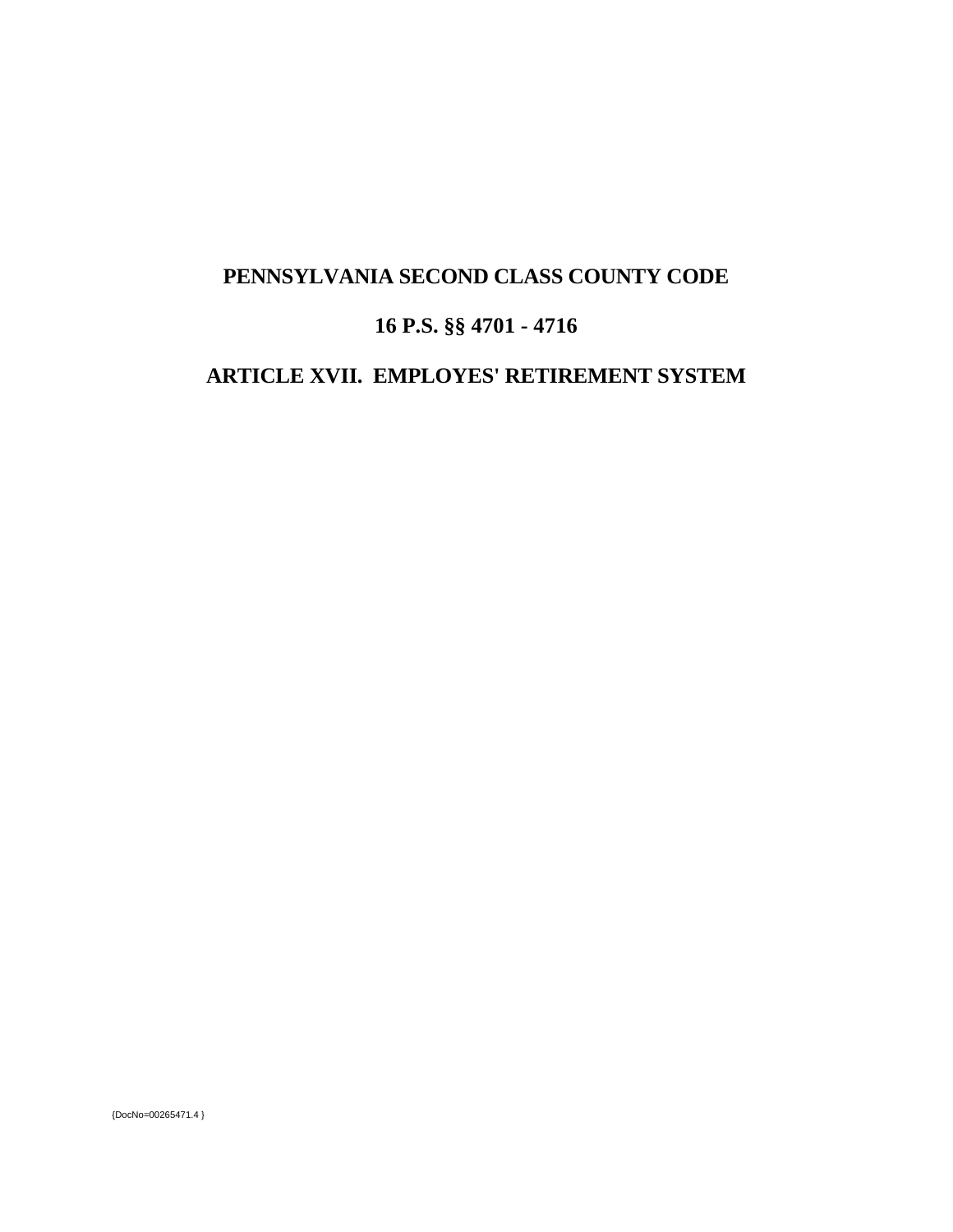#### **§ 4701. Definitions**

The following words and phrases as used in this article shall be construed to have the following meaning:

**"Board,"** county employes' retirement board.

**"Compensation,"** (1) Pickup contributions plus salary or wages received per day, weekly, bi-weekly, semi-monthly, monthly, annually, or during an official term year.

(2) For employes hired on or after the effective date of this paragraph,<sup>1</sup> the term shall not include overtime pay in an amount in excess of ten per centum of base pay.

**"Contributions,"** pickup contributions and the amount paid into the retirement fund.

**"County employe,"** any person employed by the county, including all elected or appointed county officers, and agricultural extension association, county institutions district, county prison, any county correctional institution, law library and county retirement board, employes whose compensation is paid out of county funds, and any person employed by an authority formed after January 1, 1998, or any such other second class county entity when approved by the board and the county commissioners and whose compensation is paid by an authority or such other entity, except employes employed by any board of trustees of a community college of which the county is a local sponsor pursuant to the act of August 24, 1963 (P.L. 1132, No. 484),  $^2$  known as the "Community College Act of 1963," as amended, county institution district funds or county retirement system funds or any department created by the office of the county commissioners, and any person receiving compensation for accidental injuries in accordance with the provisions of The Pennsylvania Workmen's Compensation Act: Provided, That the injured county employe during the period of his or her disability shall pay each month a sum equal to the last monthly contribution paid into the retirement fund when said county employe was in employment and shall not include any participant in on-the-job training, work experience or public service employment whose employment with the county is funded in whole or in part by the Federal "Comprehensive Employment and Training Act," as amended, unless the retirement board has provided for the membership of such participants in accordance with the provisions of section 1710.1.<sup>3</sup> It shall not include any time spent by a county employe on furlough or leave of absence without compensation, a person reemployed as a county employe subsequent to the thirty-first day of May, one thousand nine hundred fifty-three, in accordance with the provisions of subsection (c) of section  $1712<sup>4</sup>$ except such county employes who may be in active military service in accordance with the provisions of subsection (d) of section  $1710<sup>5</sup>$  and former county employes whose monthly

<sup>&</sup>lt;sup>1</sup> Paragraph (2) in the definition of "compensation" was added by 2013, Dec. 23, P.L. 1242, No. 125, § 1, effective in 60 days [Feb. 21, 2014].

 $^{2}$  24 P.S. § 5201 et seq.

 $3$  16 P.S. § 4710.1.

 $4$  16 P.S. § 4712(c).

 $5$  16 P.S. § 4710(d).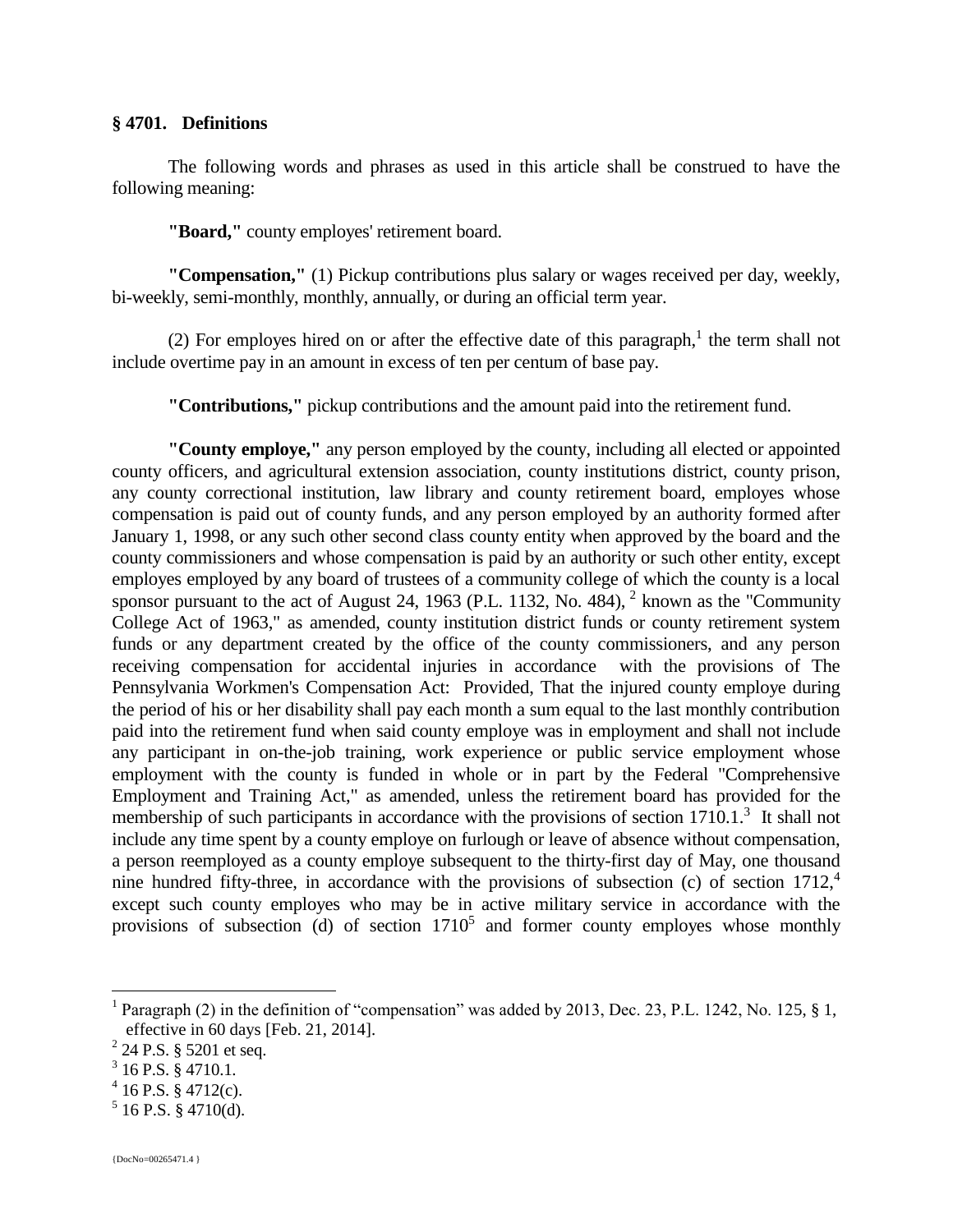contributions are paid into the retirement fund in accordance with the provisions of section 1713.<sup>6</sup> In all cases of doubt the board shall determine who is an employe within the meaning of this article.

**"Early Retirement,"** reduced retirement benefits at age fifty-five with completion of the minimum number of years of service specified in subsection (a) of section 1710 depending upon the service requirements for normal retirement.

**"Interest,"** a determined rate, payable upon refund of contributions, compounded annually.

**"Monthly,"** calendar month.

**"Per Annum,"** twelve calendar months.

**"Pickup contributions,"** regular contributions which are made by the county on behalf of county employes for current service in accordance with subsection (a.1) of section 1708.<sup>7</sup>

**"Reemployed,"** any former county employe who is reemployed as such, shall thereupon assume the status of a new or future county employe and may, if eligible, receive credit for previous service in accordance with the provisions of subsection (b) of section  $1715$ .<sup>8</sup> It shall not include any person reemployed subsequent to the thirty-first day of May, one thousand nine hundred fiftythree, in accordance with the provisions of subsection (c) of section 1712, nor any county employe who may be in active military service in accordance with the provisions of subsection (d) of section 1710.

**"Retirement Allowance,"** the amount to which a county employe is eligible to receive upon retirement from active service not including the amount he or she is eligible to receive as a service increment.

**"Retirement fund or system,"** fund or system created by this article.

**"Service Increment,"** the amount a county employe is eligible to receive in addition to his or her retirement allowance by reason of his or her extra years of service.

**"Survivor's Benefit Allowance,"** a portion of a retirement allowance, plus a service increment, if any, to be paid to a surviving spouse of a deceased county employe.

**"Vested Interest,"** future county employes including persons who are reemployed as such, except as hereinafter provided, whose contributions as paid into the retirement fund have been retained therein, or have been refunded by the board, who have fulfilled all conditions required to qualify such county employes for a retirement allowance plus a service increment, if any. It shall

not include persons who are reemployed as county employes in accordance with the provisions of

 $6$  16 P.S. § 4713.

 $^7$  16 P.S. § 4708(a.1).

 $8$  16 P.S. § 4715.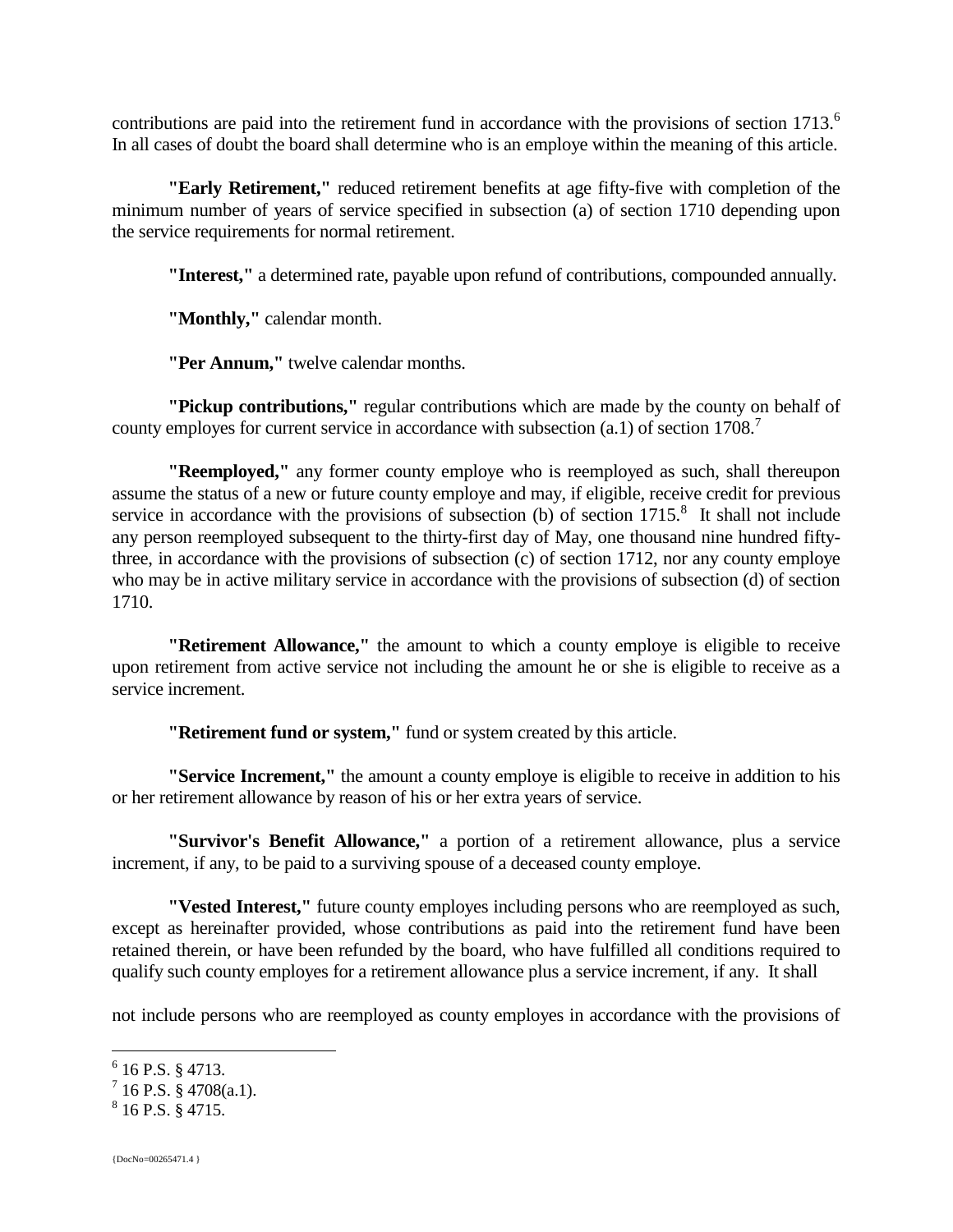subsection (c) of section 1712.

**"Year or service year,"** twelve calendar months including an official term year beginning the first Monday of January of a given year to the first Monday of January of the year following or twenty-six pay periods if payment is made bi-weekly.

#### **§ 4702. Retirement system and fund to be established**

The county shall provide a county employes' retirement system for county employes and shall establish and regulate a retirement fund in connection therewith.

#### **§ 4703. Retirement board**

The retirement system shall be under the sole direction of a board, which shall consist of the county chief executive; one member, who shall be a member of the retirement system, appointed by the chief executive with the consent of county council; one member, who shall be a member of the retirement system, appointed by county council; the controller; the treasurer; and two persons elected by ballot from among the members of the retirement system. The terms of such members shall be four years. Ballots shall be mailed to each member of the retirement system at least twenty (20) days prior to the date of the election. A vacancy occurring during the term of any member of the board shall be filled for the unexpired term by the appointment or election of a successor in the same manner as his predecessor. A majority of the members of the board shall constitute a quorum for the transaction of any business.

#### **§ 4704. Treasurer and secretary of board; power of board to employ persons**

The county treasurer shall be the treasurer of the board, and shall give such bond for the proper performance of his duties as is required by the board. The premium on said bond shall be paid from the retirement fund on warrants of the board. The controller and the treasurer each shall receive for their service the sum of five hundred dollars (\$500) per annum from the retirement fund, payable on warrants of the board. The controller shall be the secretary of the board.

The board shall have power and authority to pay all necessary expenses in the administration of the retirement system, employ one solicitor and necessary assistants, who shall receive such compensation as the board shall fix, which shall be paid from the retirement fund on warrants of the board.

The board may authorize one or more of its assistants to administer to all persons oaths and affirmations pertaining to the business of the retirement system.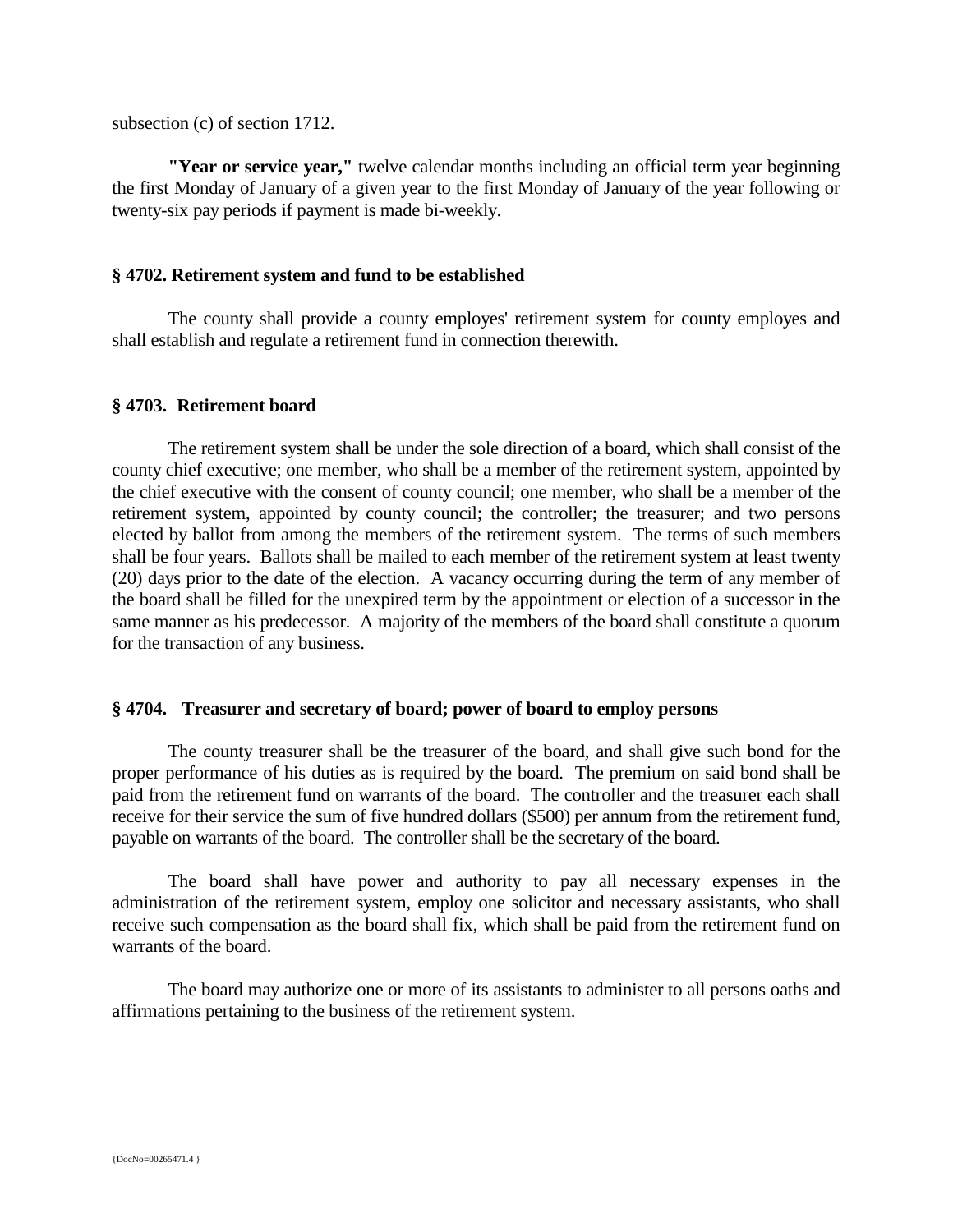#### **§ 1704.1. Tax Qualification**

The board may make such technical changes to the retirement plan as are necessary in order to qualify the retirement system and fund under section 401(a) of the Internal Revenue Code of 1986 (Public Law 99-514, 26 U.S.C. § 401(a)).

#### **§ 4705. Register of employes; rules and regulations of board**

The board shall keep a register of all county employes containing the names, ages, residence, nature of employment, time of entering employ, and such other information as the board deems necessary in the performance of its duties. The board may adopt, amend, revise and abolish such rules and regulations as it deems necessary, not inconsistent with this act.<sup>9</sup>

#### **§ 4706. Investment or deposit of fund; standard of care and liability of board members**

(a) The board shall be the trustees of the retirement fund, and shall have exclusive control and management of the said fund with full power to invest the money or any part thereof, subject to the terms, conditions, limitations and restrictions that are provided by law for investments of trust funds by fiduciaries or the retention or sale of certain investments in the hands of fiduciaries. Subject to like terms, conditions, limitations and restrictions, the board shall have power to hold, purchase, sell, assign, transfer or dispose of any of the securities and investments in the retirement fund, as well as the proceeds of said investments and of the money belonging to said fund, or it may deposit such moneys or any part thereof in one or more banks or banking institutions selected by the board. The board shall decide upon the number of banks and banking institutions of the county as depositories of retirement funds and the rate of interest to be paid by them to the board. A contract with a depository shall be for a period covering the term of the county treasurer. No moneys shall be deposited in a depository until it shall furnish to the board collateral to secure payments of deposits and interest to the board, by depositing in escrow securities to be approved by the board. Such securities to be of the kind and in the amount to be fixed by the board.

(b) A board member shall perform his duties as a director, including his duties as a member of any committee of the board upon which he may serve, in good faith, in a manner he reasonably believes to be in the best interests of the retirement system and with such care, including reasonable inquiry, skill and diligence, as a person of ordinary prudence would use under similar circumstances. In performing his duties, a board member shall be entitled to rely in good faith on information, opinions, reports or statements, including financial statements, investment data and such other financial or investment data made available to him by the board's investment counselors or managers and the board's monitor, in each case prepared or presented by any of the following:

(1) One or more officers or employes of the board whom the director reasonably believes to be reliable and competent in the matters presented.

(2) Counsel, actuaries, investment managers or consultants, the investment monitor, the

 $9$  16 P.S. §§ 3101 to 6302.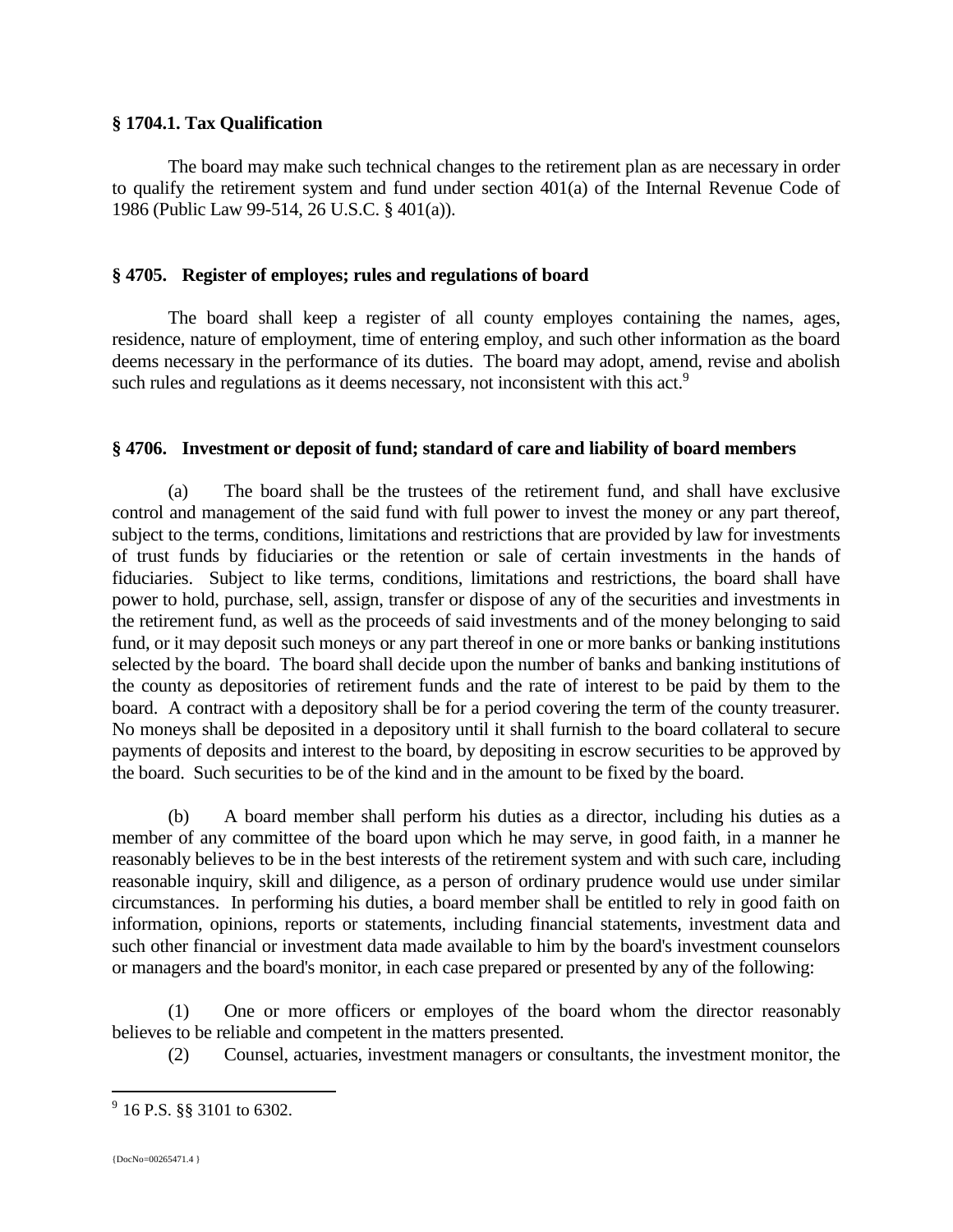board's agent or other persons as to matters which the director reasonably believes to be within the professional or expert competence of such persons.

(3) A committee of the board upon which he does not serve, duly designated in accordance with law, as to matters within its designated authority, which committee the director reasonably believes to merit confidence.

(c) A director shall not be considered to be acting in good faith if he has knowledge concerning the matter in question that would cause his reliance to be unwarranted.

(d) In discharging the duties of their respective positions, the board, committees of the board and individual members of the board may, in determining the effects of any action upon the employes of the board, the active employes of the county retirement system and of the retirees of the county retirement system who are receiving benefits, consider all other pertinent factors, which shall include, but not be limited to, the actions or activities of the duly appointed monitor, investment counselors or managers, the actuary and the custodial agent. Consideration of factors contained in this subsection shall not constitute a violation of subsection (b).

(e) Absent breach of a fiduciary duty, lack of good faith or self-dealing, actions taken as a member of the board by any member of the board, or any failure to take any action, shall be presumed to be in the best interest of the retirement system.

(f) Whenever the provisions of this act require the members of the board to undertake any action by a vote of the board, a member of the board shall not be personally liable for monetary damages as such for any action taken, or any failure to take any action, unless:

(1) the board member has breached or failed to perform the duties of his position under subsections  $(b)$ ,  $(c)$ ,  $(d)$  and  $(e)$ ; and

(2) the breach or failure to perform constitutes self-dealing, wilful misconduct or recklessness.

 $(g)$  The provisions of subsections (b), (c), (d), (e) and (f) shall not apply in any case involving responsibility or liability of a board member under any criminal statute.

## **§ 4707. Heads of departments, offices and agencies to certify list of employes**

The head of every department, office or agency shall promptly certify to the board the names of all county employes of such department, office or agency, residence, age, nature of employment, time of entering employ, and the amount of compensation received by each, together with dismissals, resignations or terminations of service; also, furnish such other relevant information as the board may require. The head of every department, office or agency shall, in accordance with the provisions of section  $1708$ ,<sup>10</sup> cause to be deducted each month from the payroll

 $10$  16 P.S. § 4708.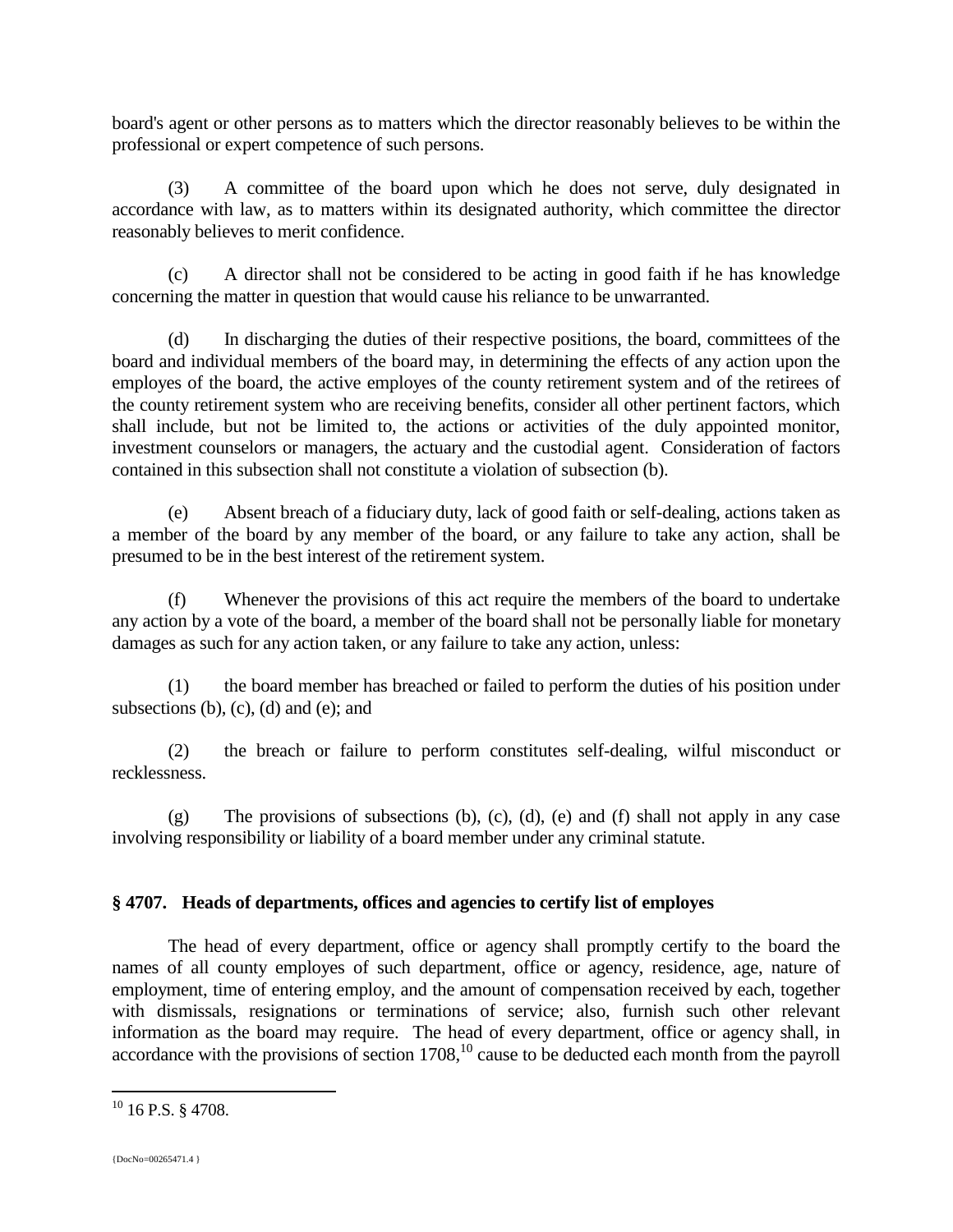of such department, office or agency the necessary contribution to be paid by each county employe who is a member of the retirement system.

## **§ 4708. Compulsory membership; payments into fund; exceptions; vested interest**

(a) Each county employe shall be required to become a member of the county employes' retirement system within six months from the date of his or her employment. The said county employe may elect to become a member of the retirement system at any time during the aforesaid six months period of time by notifying the head of the department, office or agency in which department, office or agency he or she is employed of the said election. A copy thereof shall be filed immediately with the board. He or she shall, each month, pay into the retirement fund a monthly contribution, being a certain percentage of the amount received by him or her as compensation during the preceding calendar month. Except as provided in subsection (d), the monthly contribution shall be the percentage of his or her compensation as heretofore stated, on a graduated scale as follows:

For the year 1988 and thereafter, six and one-quarter per centum up to seven hundred fifty dollars (\$750) per month.

Nine and three-eighths per centum from seven hundred fifty dollars (\$750) to fifteen hundred dollars (\$1500) per month.

Twelve and one-half per centum from fifteen hundred dollars (\$1500) per month and above.

Except as hereinafter provided, the aforesaid increase rate of monthly contributions to be paid into the retirement fund to enhance the actuarial soundness of said fund, shall be applicable to all county employes who are members of the retirement system. Such monthly contributions shall be collected by the county treasurer and by him paid into the retirement fund. The payment of the increased rate of the aforesaid monthly contributions shall not apply to such former county employes whose monthly contributions are now paid into said fund in accordance with the provisions of subsection (d) of section  $1713$ <sup>11</sup> Any county employe receiving compensation for accidental injuries in accordance with the provisions of The Pennsylvania Workmen's Compensation  $Act^{12}$  shall during the period of time in which such county employe is receiving disability benefits, as provided in the aforesaid act, pay each month for retirement benefits a sum equal to the last monthly contribution as paid into the retirement fund when said county employe was in employment. The monthly contribution shall not be paid by any person who was receiving a retirement allowance and is subsequent to the thirty-first day of May, one thousand nine hundred fifty-three, reemployed as a county employe or any other person who is ineligible to become a member of the retirement system.

(a.1) The county may elect to contribute on behalf of each active member for current service the amount required by subsection (a) beginning the first Monday of January of the year in which the resolution to do so was adopted by the commissioners. Contributions made in

 $11$  Section 4713 of this title.

 $12$  77 P.S. § 1 et seq.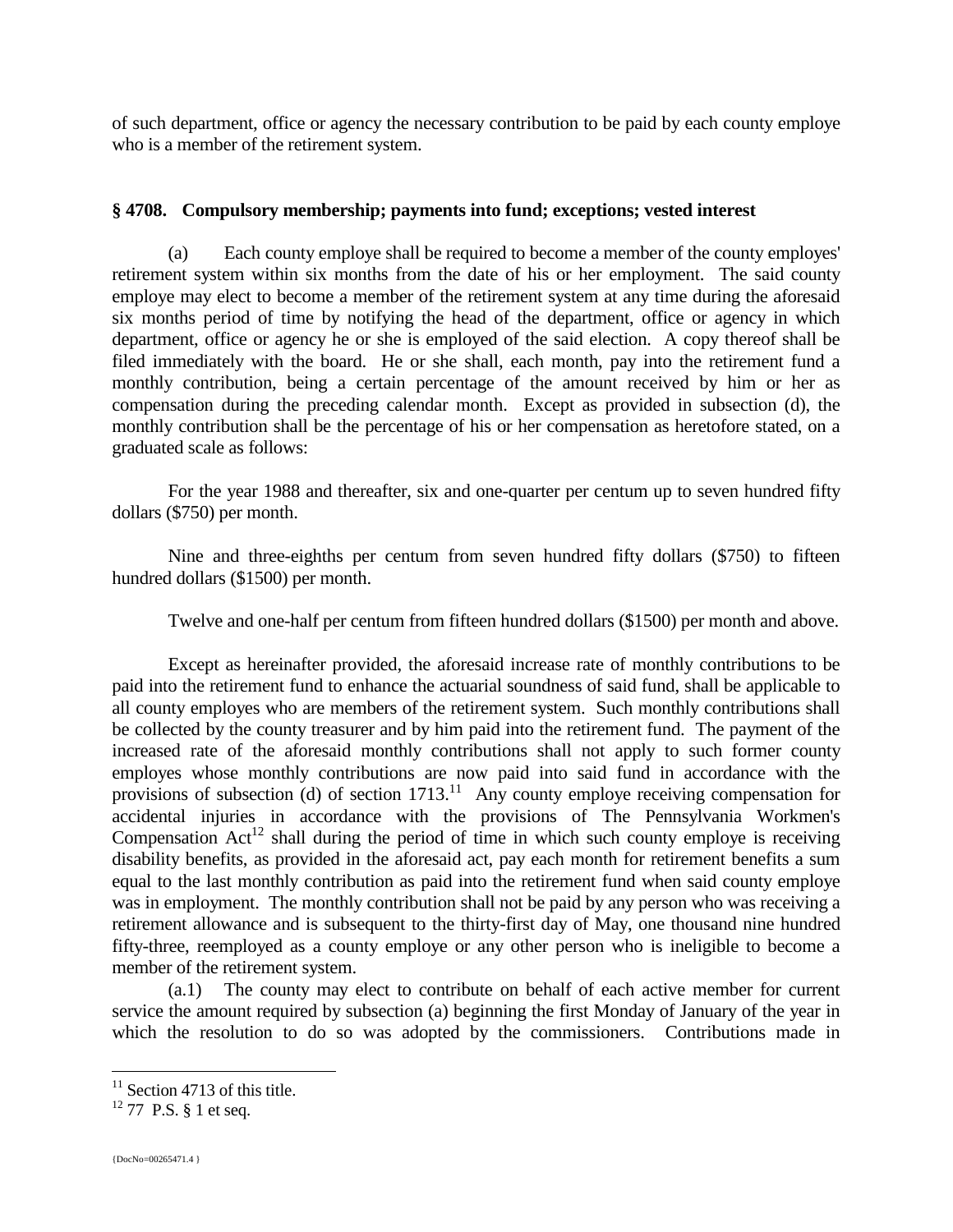accordance with this subsection shall be deemed pickup contributions and shall be treated as the county's contribution in determining tax treatment under the act of August 16, 1954, 68A Stat. 5, known as the Internal Revenue Code of  $1954$ ,<sup>13</sup> for Federal tax purposes. For all other purposes pickup contributions shall be made and treated as contributions made by a member in the same manner and to the same extent as contributions made prior to the implementation of this subsection. The county on or before January 31 of each year shall, at the time when the income and withholding information required by law is furnished to each county employe, also furnish the amount of the pickup contribution made on the employe's behalf. Upon the effective date of the implementation of this subsection, the county shall pick up the required contributions by an equal reduction in the compensation of the member.

(b) All present and future county employes except such persons who are reemployed as such subsequent to the thirty-first day of May, one thousand nine hundred fifty-three, in accordance with the provisions of subsection (c) of section  $1712$ ,<sup>14</sup> shall upon retirement be entitled to receive the benefits of such change in the service period increased maximum retirement allowance and service increment if any as well as such other benefits as may apply to his or her status upon retirement in accordance with the provisions of this article.

(c) No future county employe including persons who are reemployed as such, except as hereinafter provided, whose contributions as paid into the retirement fund have been retained therein or have been refunded by the board, shall have a contractual or vested interest in the retirement system prior to the time he or she shall have fulfilled all conditions required to qualify such county employe for a retirement allowance plus a service increment if any. It shall not include persons who are reemployed as county employes in accordance with the provisions of subsection (c) of section 1712.

(d) To aid and assist the board in maintaining the actuarial soundness of the retirement fund, the board shall cause to be performed an annual actuarial valuation of the retirement system. Notwithstanding the provisions of subsection (a), the board, guided by the annual actuarial valuation of the retirement system, shall have the authority, each year, to increase or decrease the said monthly contribution required to be made by each county employe into the retirement fund.

(e) (1) The board, based solely upon the annual actuarial valuation of the retirement system and the actuarial indicator described in clause (2), shall each year increase the monthly retirement allowance which is required to paid to all employes who have been, for at least one year, prior to the preceding annual actuarial study, eligible to receive a retirement allowance.

(2) The actuarial indicator to be used for purposes of clause (1) shall e known as the Total Funded Status Ratio (TFSR) and shall be determined by the system's actuary. TFSR equals the sum of the fair market value of assets available for plan benefits as of the valuation date plus the actuarial present value of total projected future contributions computed as a percentage of the sum of the actuarial present value or future benefits and the actuarial present value of future expenses. The actuary shall determine the TFSR using an interest rate equal to the arithmetic average of the

 $^{13}$  26 U.S.C.A. § 1 et seq.

 $14$  16 P.S. § 4712.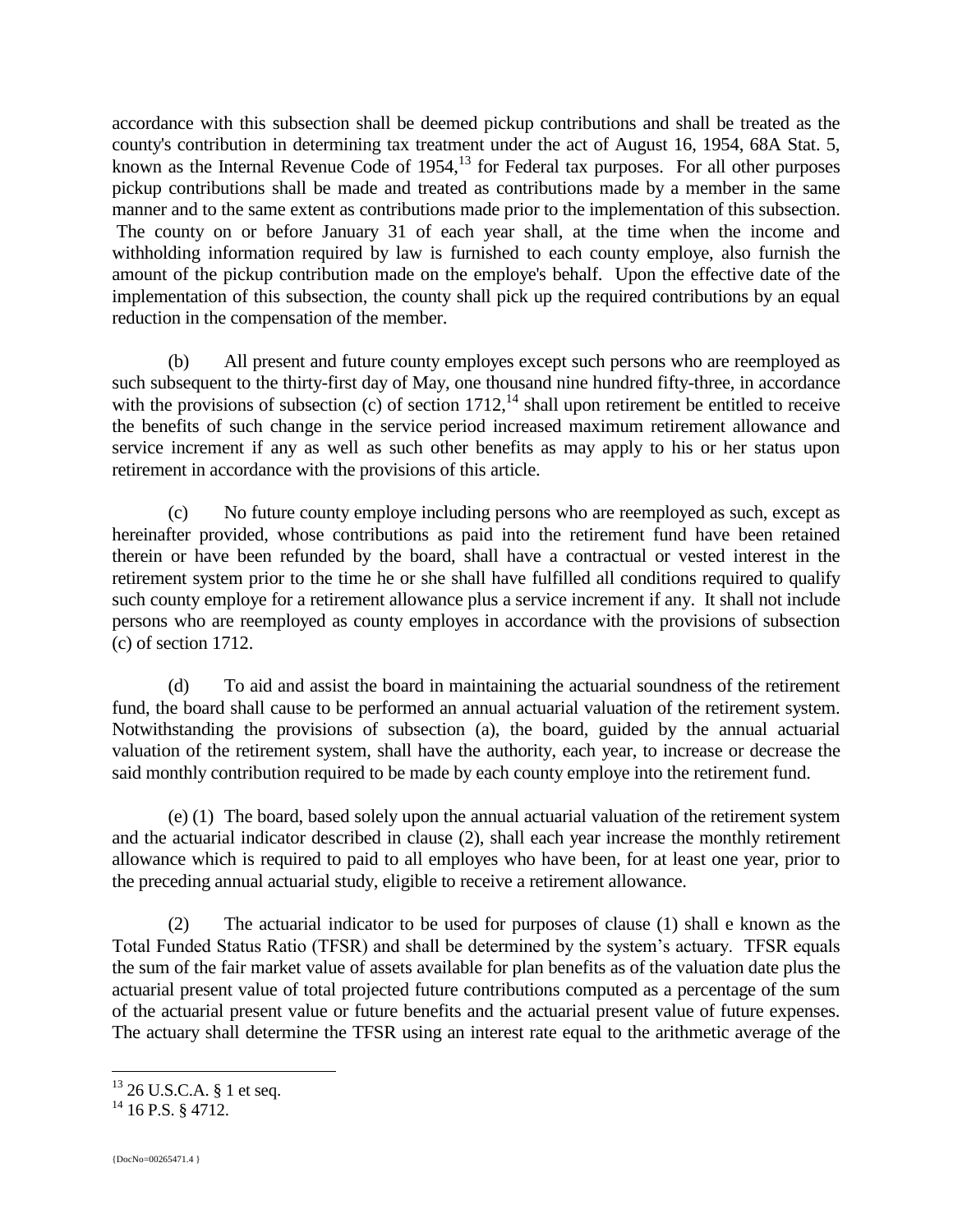rate used in the current actuarial valuation and the rates used for the preceding four annual actuarial valuations. The level of the TFSR shall determine the range in which the retirement allowance increase may fall. The board shall implement retirement allowance increases within the permitted range determined from the following table:

| <b>TFSR</b>                          | Percentage increase                                                                                                                                                                                                                                                                       |
|--------------------------------------|-------------------------------------------------------------------------------------------------------------------------------------------------------------------------------------------------------------------------------------------------------------------------------------------|
| Under one hundred ten per centum     | Zero per centum minimum, or more at the discretion<br>of the board                                                                                                                                                                                                                        |
| One hundred ten per centum and above | Two per centum minimum, ore more at the discretion<br>of the board, provided, however, that the two per<br>centum minimum increase does not result in a TFSR<br>less than one hundred ten percentage shall be reduced<br>so as to maintain a one hundred ten per centum TFSR<br>increase. |

The per centum increase determined shall be applied to the average monthly retirement allowance in pay status during the month of December immediately preceding the current actuarial valuation, producing a monthly dollar equivalent for the retirement allowance increase. The dollar amount so determined shall be rounded down to the next lower dollar, and such rounded amount shall be added to the retirement allowance of those eligible for the increase effective for the month of January next following.

#### **§ 4709. Appropriation and payment to retirement fund**

At their annual budget session, the county commissioners shall make such an appropriation as will enable them to pay, and there shall be paid out of county taxes and county institution district taxes, a sum of money, each month, which shall be equal to the amount paid into the retirement fund by the county employes, less any sum of money required to be paid by an authority or any such other second class county entity, during the preceding month or bi-weekly pay periods in accordance with the provisions of section  $1708$ :<sup>15</sup> Provided, That an authority or any such other second class county entity operating in the county shall make such an appropriation as will enable either of them to separately pay, and there shall be paid out of each of their respective funds, a sum of money, each month, which shall be equal to the amount paid into the retirement fund by those employes who are employed by an authority and any such other second class county entity during the preceding monthly or bi-weekly pay periods in accordance with the provisions of section 1708.

The county commissioners shall appropriate such amounts as are certified by the State Employes' Retirement Board as necessary to establish reserves for the benefit of any former member of the county employes' retirement system, whose employment with the county was terminated because of the incorporation into the State highway system of all or any county highways, or sections thereof, bridges, tunnels, viaducts, or sections thereto, in counties of the

<sup>&</sup>lt;sup>15</sup> 16 P.S. § 4708.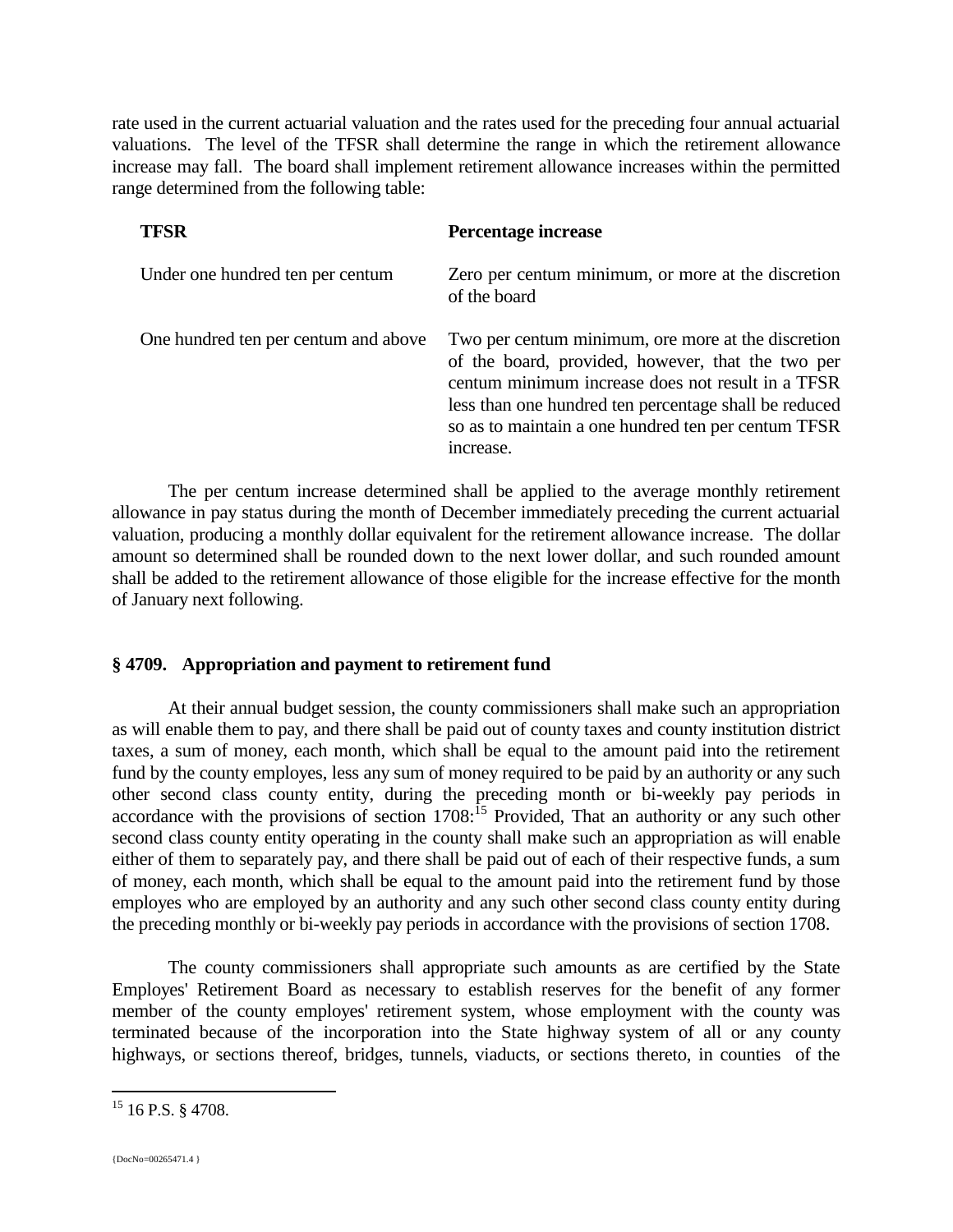second class, and who became a member of the State Employes' Retirement System and who elected to receive credit in the State Employes' Retirement System for service as a member of the county employes' retirement system. Such appropriations shall be made at the annual budget session next succeeding the year in which certification is received from the State Employes' Retirement System and payment to the State Employes' Retirement Fund shall be made within ninety (90) days of the adoption of the budget.

It shall be the duty of the county commissioners to appropriate annually sufficient funds, necessary to guarantee payment of all administrative costs, benefit commitments and legal obligations of the Employes' Retirement Board.

#### **§ 4710. Employes eligible for retirement allowances**

(a)(1) Every county employe hired prior to the effective date of paragraph  $(2)^{16}$  who has reached the age of sixty years or upwards and who has to his or her credit a period of service of eight years, but less than twenty years, shall, upon application to the board, be eligible for retirement from service, and shall thereafter receive, during life, except as hereinafter provided, a retirement allowance computed on a service period of twenty (20) years which shall equal one twentieth (1/20) of such amount as he or she may be eligible to receive in accordance with the provisions of subsection (a) of section  $1712$ ,<sup>17</sup> for each year's service which such county employe may have to his or her credit during the aforesaid period of time. The time spent in the employ of the county or county institution district need not necessarily have been continuous. The aforesaid retirement allowance shall be subject to a suspension thereof in accordance with the provisions of subsection (h) of this section  $1710^{18}$  and subsection (c) of section 1712.

(2) Every county employe hired on or after the effective date of this paragraph who has reached the age of sixty years or upwards and who has to his or her credit a period of service of ten years, but less than twenty-five years, shall, upon application to the board, be eligible for retirement from service, and shall thereafter receive, during life, except as hereinafter provided, a retirement allowance computed on a service period of twenty-five years which shall equal one twenty-fifth of such amount as he or she may be eligible to receive in accordance with the provisions of subsection (a) of section 1712, for each year's service which such county employe may have to his or her credit during the aforesaid period of time. The time spent in the employ of the county or county institution district need not necessarily have been continuous. The aforesaid retirement allowance

<sup>&</sup>lt;sup>16</sup> Subsec. (a)(2) added by 2013, P.L. 1242, No. 125, § 4, effective in 60 days [Feb. 21, 2014].

 $17$  16 P.S. § 4712.

 $18$  16 P.S. § 4710.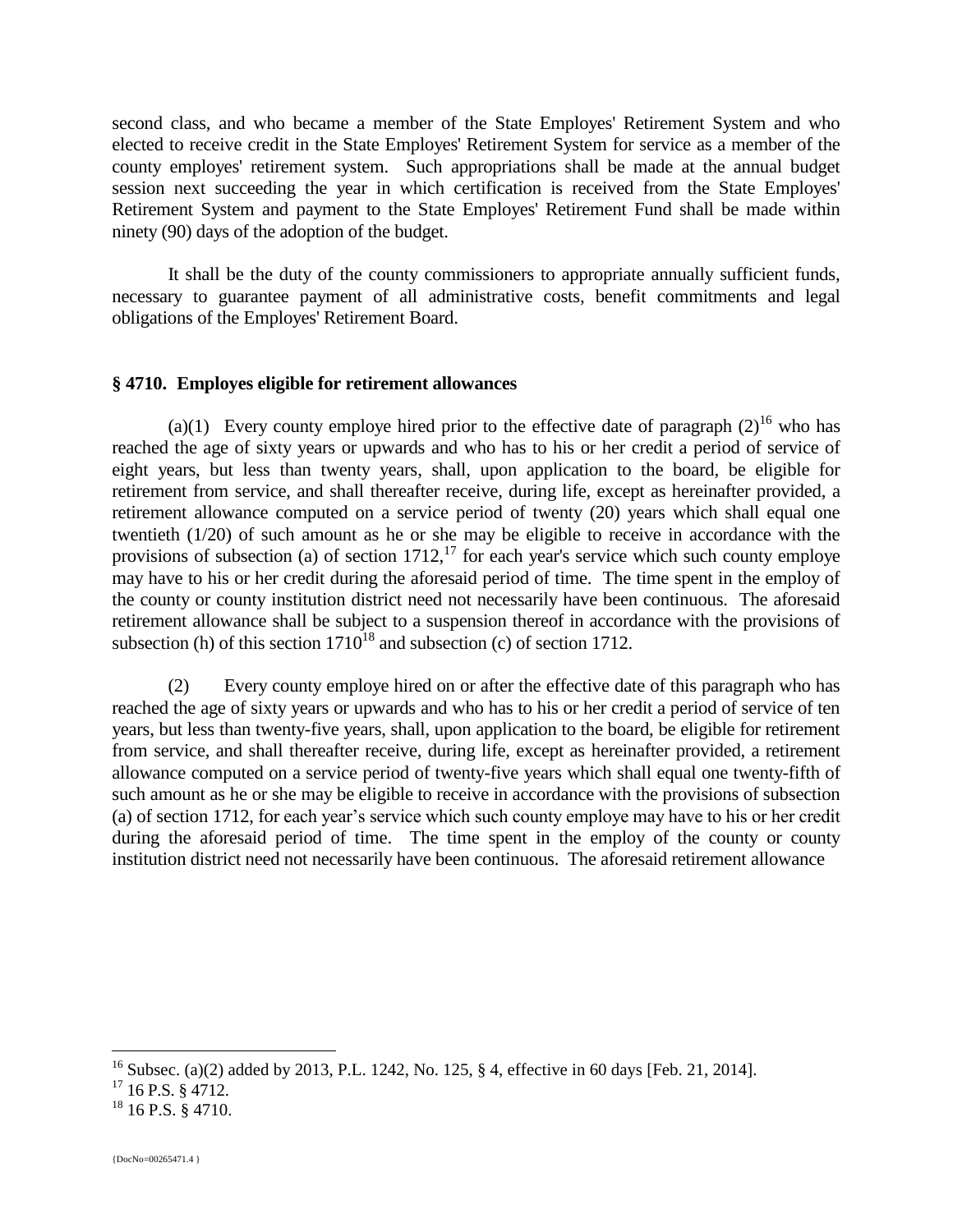shall be subject to a suspension thereof in accordance with the provisions of subsection (h) of this section 1710 and subsection (c) of section 1712.

(b)(1) Every county employe hired prior to the effective date of paragraph  $(2)$ , <sup>19</sup> other than a member of the police force or the fire department or a fire inspector or a sheriff or deputy sheriff, who has reached the age of sixty years or upwards and who has to his or her credit a period of service of twenty years or more, and every county employe who is a member of the police force or the fire department or a fire inspector, and who shall have been a county employe during a period of twenty or more years and has reached the age of fifty years or upwards shall, upon application to the board, be eligible for retirement from service, and shall thereafter receive, during life, except as hereinafter provided, a retirement allowance plus a service increment if any, in accordance with the provisions of section 1712. Every county officer or employe who is a sheriff, deputy sheriff, prison guard or probation officer who shall have been a county officer or employe during a period of twenty or more years and has reached the age of fifty-five years or upward, shall, upon application to the board, be eligible for retirement from service and shall thereafter receive, during life, except as hereafter provided, a retirement allowance in accordance with section 1712. The time spent in the employ of the county or county institution district need not necessarily have been continuous: Provided, That when any county employe has twenty or more years service, not necessarily continuous, and has not reached the age of sixty years or upwards, and shall be separated from the service of the county or county institution district by reason of no cause or act of his or her own, upon application to the board he or she shall thereafter receive, during life, except as hereinafter provided, a retirement allowance plus a service increment if any, in accordance with the provisions of section  $1713<sup>20</sup>$  The aforesaid retirement allowance plus a service increment if any, shall be subject to a suspension thereof in accordance with the provisions of subsection (h) of this section 1710 and subsection (c) of section 1712.

(2) Every county employe hired on or after the effective date of this paragraph, other than a member of the police force or the fire department or a fire inspector or a sheriff or deputy sheriff, prison guard or probation officer, who has reached the age of sixty years or upwards and who has to his or her credit a period of service of twenty-five years or more, and every county employe who is a member of the police force or the fire department or a fire inspector, and who shall have been a county employe during a period of twenty-five or more years and has reached the age of fifty years or upwards shall, upon application to the board, be eligible for retirement from service, and shall thereafter receive, during life, except as hereinafter provided, a retirement allowance plus a service increment if any, in accordance with the provisions of section 1712. Every county officer or employe who is a sheriff, deputy sheriff, prison guard or probation officer who shall have been a county officer or employe during a period of twenty-five or more years and has reached the age of fifty-five years or upwards shall, upon application to the board, be eligible for retirement from service and shall thereafter receive, during life, except as hereafter provided, a retirement allowance in accordance with section 1712. The time spent in the employ of the county or county institution district need not necessarily have been continuous: Provided, That when any county employe has twenty-five or more years service, not necessarily continuous, and has not reached the age of sixty years or upwards, and shall be separated from the service of the county or

<sup>&</sup>lt;sup>19</sup> Subsec. (b)(2) added by 2013, P.L. 1242, No. 125, § 4, effective in 60 days [Feb. 21, 2014].

 $20$  16 P.S. § 4713.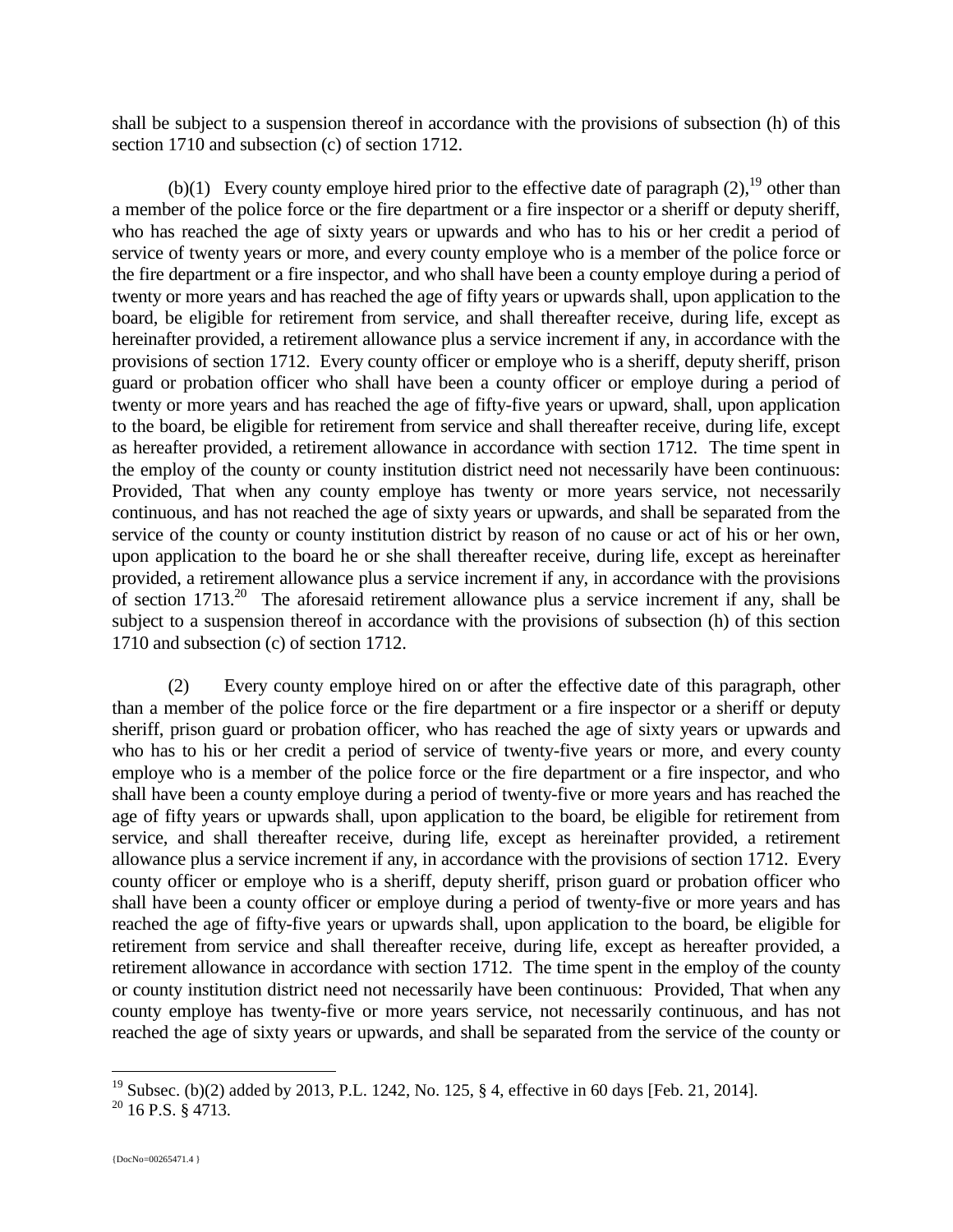county institution district by reason of no cause or act of his or her own, upon application to the board, he or she shall thereafter receive, during life, except as hereinafter provided, a retirement allowance plus a service increment, if any, in accordance with the provisions of section 1713. The aforesaid retirement allowance plus a service increment if any, shall be subject to a suspension thereof in accordance with the provisions of subsection (h) of this section 1710 and subsection (c) of section 1712.

(c) A person who became a county employe through the consolidation of a city institution district with a county institution district may have the period of his or her city employment credited as a county employe for all purposes under this article: Provided, That said person, between the twenty-second day of May, one thousand nine hundred forty-five, and the twenty-second day of May, one thousand nine hundred forty-six, shall have paid into the retirement fund the amount which he or she would have been required to pay into the said fund if such person had been a county employe from the date of his or her original employment with the city: And further provided, That the city by which the said person was formerly employed shall have paid into the retirement fund an amount equal to that paid into the said fund by the said person in accordance with the provisions of this article. Any present county institution district employe who, prior to the twenty-second day of May, one thousand nine hundred forty-five, was a city institution district employe and who did not make payments for previous service credit as a county employe between the aforesaid period of time as herein provided, may, prior to the first day of April, one thousand nine hundred fifty-six, make application to the board and, upon approval thereof, shall pay into the retirement fund a sum equal to twice the payment which such person would have been required to pay into the said fund had such person been a county employe from the date of his or her original employment with the city. In addition thereto, interest at the legal rate shall be paid from the date when such monthly payment would have been made. Both principal and interest shall be paid into the retirement fund at one time and in one amount or, upon approval of the board, both principal and interest shall be consolidated into one amount and paid in twelve or less equal monthly installments, plus interest payment on monthly balances. Full payment thereof shall be a condition precedent to the county employe being eligible to receive the benefits of the retirement allowances.

No person shall be eligible to receive the benefits for prior service under this subsection, who is a member of a retirement or pension system of any city of the second class.

If such county employe leaves the employ of the county institution district before he or she shall be eligible to receive the benefit of the retirement allowances, a refund of his or her contributions as paid into the retirement fund shall be made in accordance with the provisions of section  $1714^{21}$ 

(d) Any county employe who on and after the sixteenth day of September, one thousand nine hundred forty, has been employed by the county or county institution district for a period of six or more months, and who, on or subsequent to such date, shall have enlisted or been inducted into military service of the United States in time of war or national emergency, so proclaimed by the President or the Congress of the United States, or any police action in which the United States is engaged, or shall serve in the military service of the United States during any armed conflict, shall

 $21$  16 P.S. § 4714.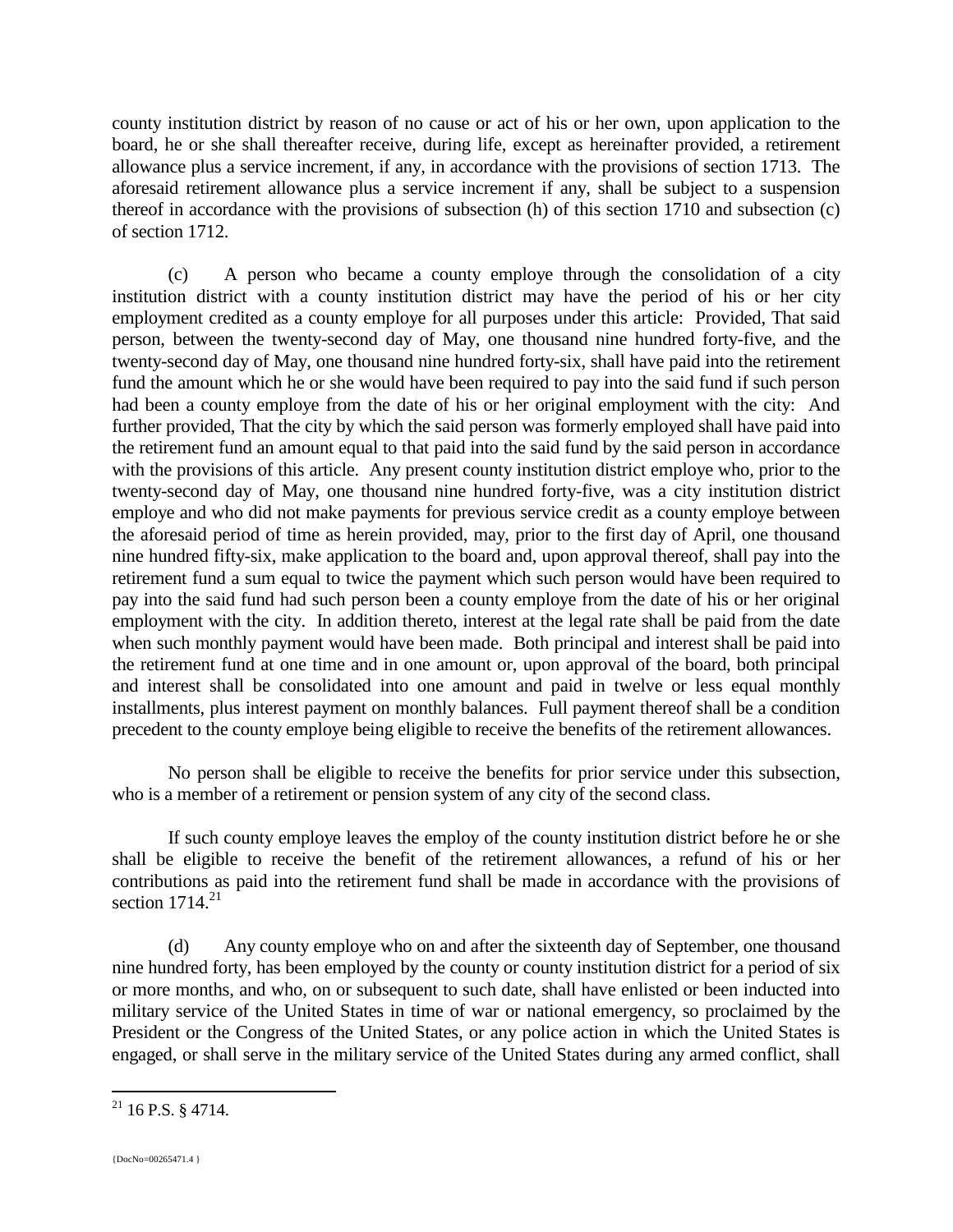have credited to his employment record, for retirement benefits, all of the time spent by him in such military service during the continuance of such war, armed conflict, national emergency or police action, if such person returns or has heretofore returned to his employment within one year after his separation from military service and such payments as are required to be made by such county employe into the county employes' retirement fund shall be paid into such fund by the county or county institution district, upon application by such county employe for retirement benefits. Any county employe who has been in military service and returned to the employ of the county or county institution district shall, within one year after the effective date of this article, file with the board a record of the time spent by him in such military service. Any county employe who has been in military service prior to the effective date of this article and has made payments into the county employes' retirement fund to secure for his employment record credit for his military service shall be reimbursed to the full extent of such payments by the board.

(e) Any person who became a county employe through the consolidation of a Department of Health of a city of the second class with a Department of Health of a county of the second class may have the period of his or her city employment credited as a county employe for all purposes under this article, including any credit for United States military service for which such person of said city has been given credit for retirement benefits. Such person shall, within three years from the effective date of the consolidation, make application to the board and, upon approval thereof, pay into the retirement fund the contributions which such person would have been required to pay into the fund had such person been a county employe from the date of his or her original employment in the city. The gross sum shall be paid into the retirement fund at one time and in one amount or, upon approval of the board, the gross sum shall be paid in twelve or less equal consecutive monthly installments. Full payment thereof, as well as the gross sum to be paid by the city as herein provided, shall be a condition precedent to the county employe being eligible to receive the benefits of the retirement allowances. The city by which such person was formerly employed shall pay into the retirement fund an amount equal to the gross sum as paid into the said fund by the former city employe in accordance with the provisions of this article. Included in said gross sum to be paid by such city, shall be an amount in payment for said employes' United States military service credit, if any, for retirement benefits, which amount shall be based on the contribution which such employe would have been required to pay into the retirement fund had he or she been a county employe during such period. The city is herewith authorized and empowered to make an appropriation out of the funds of the city to pay into the retirement fund the necessary amounts as herein provided.

If such county employe leaves the employ of the county before he or she shall be eligible to receive the benefits of the retirement allowances, a refund of his or her contributions as paid into the retirement fund, less the amount as paid by said city for United States military service credit, if any, for retirement benefits, shall be made in accordance with the provisions of section one thousand seven hundred fourteen.

(f) Any person who is an employe of any city of the third class, borough or township, and who is a member of a retirement or pension system established by such city of the third class, borough or township, who shall heretofore or hereafter be employed by a department of health of a county of the second class, may have the period of his or her employment in any of the aforesaid municipalities credited as a county employe for all purposes under this article, including any credit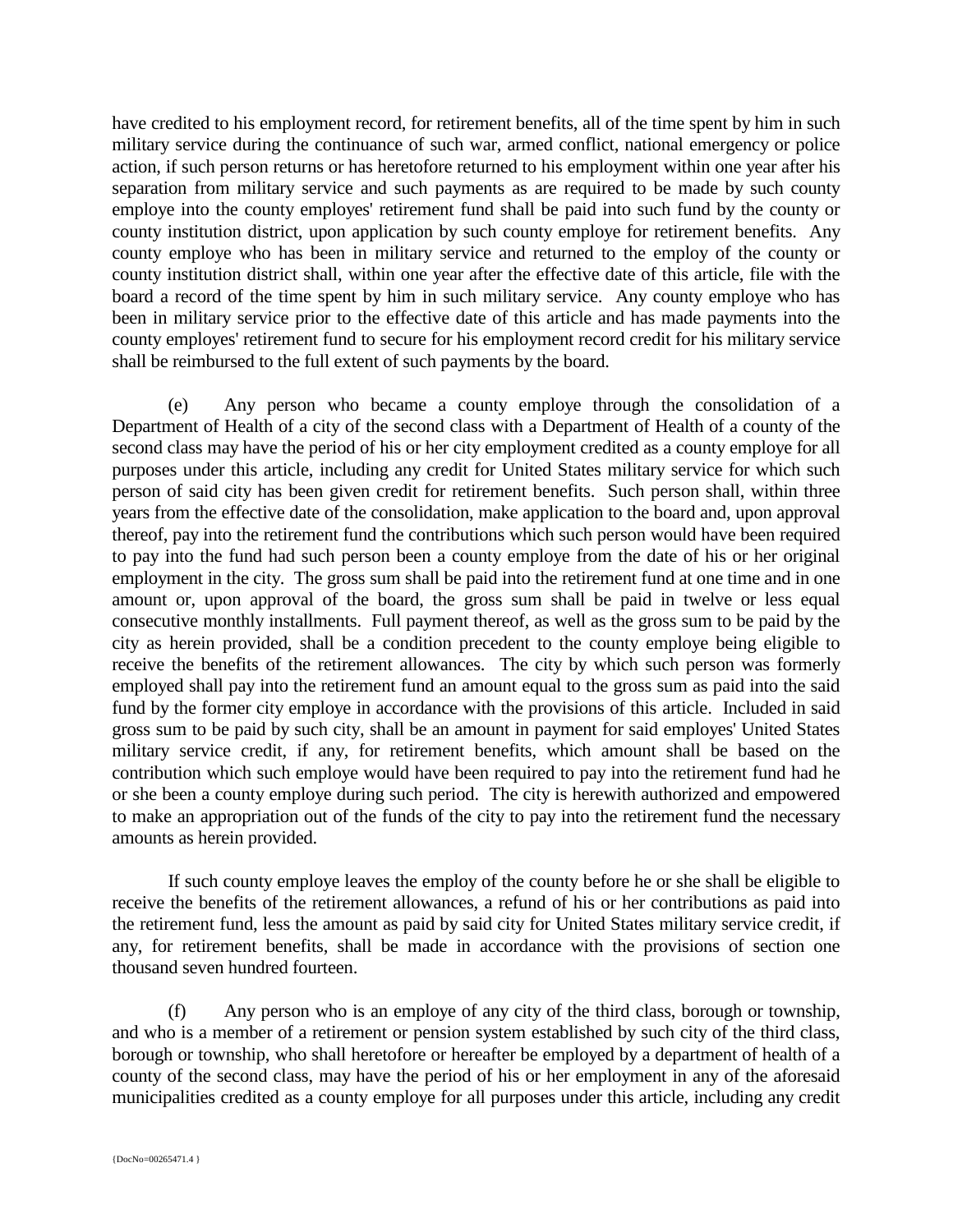for United States military service for which such person of said municipalities has been given credit for retirement benefits. Such person shall, within three years from the date of his or her employment in the county department of health, make application to the board and, upon approval thereof, pay into the retirement fund the contributions which such person would have been required to pay into the fund had such person been a county employe from the date of his or her original employment in any of the aforesaid municipalities. The gross sum shall be paid into the retirement fund at one time and in one amount or, upon approval of the board, the gross sum shall be paid in twelve or less equal consecutive monthly installments. Full payment thereof as well as the gross sum to be paid by any city of the third class, borough or township or the retirement or pension board of such municipalities shall be a condition precedent to the county employe being eligible to receive the benefits of the retirement allowances. Any city of the third class, borough or township by which such person was formerly employed shall pay into the retirement fund an amount equal to the gross sum as paid into the fund by such former employe of any of the aforesaid municipalities in accordance with the provisions of this article. Included in said gross sum to be paid by such municipalities, shall be an amount in payment for such employes' United States military service credit, if any, for retirement benefits, which amount shall be based on the contribution which such employe would have been required to pay into the retirement fund had he or she been a county employe during such period.

Any city of the third class, borough or township is herewith authorized and empowered to make an appropriation out of the funds of such city of the third class, borough or township to pay into the retirement fund the necessary amounts as herein provided, or any of the aforesaid municipalities which have an established retirement or pension system, the retirement or pension board thereof shall certify to the county board, upon request, the period of service as set forth in the records of such municipal retirement or pension board, the period of service for which credit has been allowed such former municipal employe, and to transfer to the county retirement fund a sum equal to all contingent and annuity reserves and accumulated deductions as recorded to the credit of its former employe in its retirement or pension system as determined by the retirement or pension board of such municipality, for the purpose of establishing credit in the County Employes' Retirement System under which he or she may receive credit in said system as a county employe for services previously credited to him or her in the aforesaid municipal retirement or pension system. Upon receipt of the aforesaid request, the retirement or pension board of such municipalities shall make such certification and transfer of funds to the County Employes' Retirement System as herein provided.

If such county employe leaves the employ of the county before he or she shall be eligible to receive the benefits of the retirement allowances, a refund of his or her contributions as paid into the retirement fund less the amount as paid by such municipalities for United States military service credit, if any, for retirement benefits, shall be made in accordance with the provisions of section one thousand seven hundred fourteen.

(g) Any person who is an employe of the Department of Health of this Commonwealth and a member of the State Employes' Retirement Association, as provided by the act of June 27,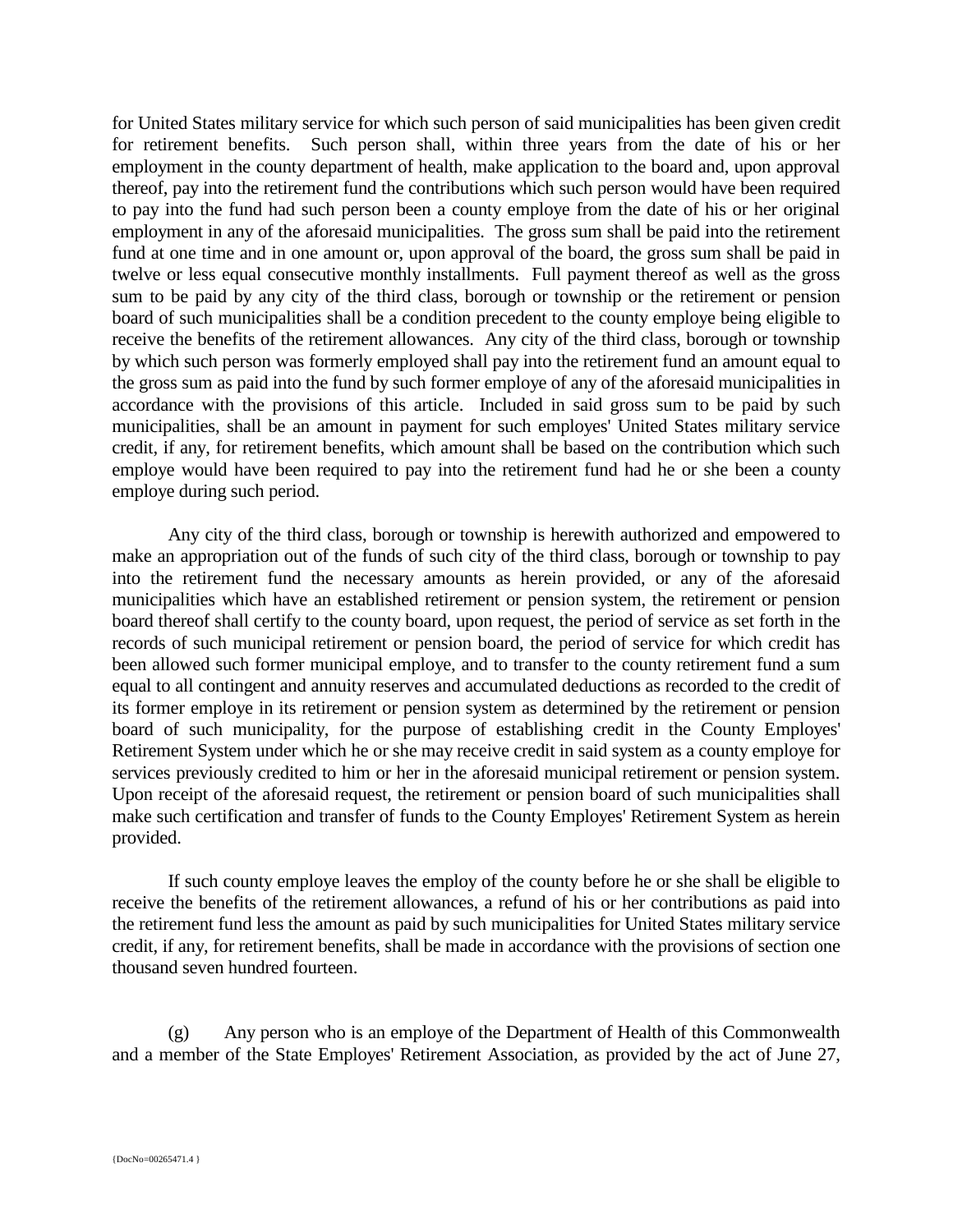1923 (P.L. 858), its amendments and supplements, $22$  who has heretofore or shall hereafter be employed by a Department of Health of a county of the second class, may have the period of his or her former State employment credited as a county employe for all purposes under this article as hereinafter set forth.

Such person shall, upon employment in the county Department of Health, make application to the board within three years from the effective date of this amendment and, upon approval of said application, pay into the retirement fund the contributions which such person would have been required to pay into the fund had such person been a county employe from the date of his or her former employment in the Commonwealth as set forth in the records of the State Employes' Retirement Board.

The county board shall request the State Employes' Retirement Board to certify to it the period of service for which credit has been allowed, and to transfer to the county retirement fund a sum equal to all contingent and State annuity reserves and accumulated deductions as recorded to the credit of such former employe in the State Employes' Retirement Fund as determined by the State Employes' Retirement Board, for the purpose of establishing credit in the County Employes' Retirement System under which he or she may receive credit in said system as a county employe for services previously credited to him or her in the State Employes' Retirement Association. Upon receipt of the aforesaid request, the State Employes' Retirement Board shall make such certification and transfer of funds to the County Employes' Retirement System as herein provided.

If such county employe leaves the employ of the county before he or she shall be eligible to receive the benefits of the retirement allowances, a refund of his or her contributions as paid into the retirement fund shall be made in accordance with the provisions of section 1714.

(h)(1) Option I. Any county employe hired prior to the effective date of paragraph  $(1.1)^{23}$ who has not reached sixty years of age, and who has to his or her credit a period of at least the minimum number of years of service specified in subsection (a)(1) of this section but less than twenty years of service, shall upon application to the board be eligible to receive at age sixty years a retirement allowance computed on a service period of twenty years, which shall equal one-twentieth of such amount as he or she may be eligible to receive in accordance with the provisions of subsection (a) of section 1712 for each year's service which such county employe may have to his or her credit during the aforesaid period of time. The time spent in the employ of the county or county institution district need not necessarily have been continuous.

(1.1) Option I-A. Any county employe hired on or after the effective date of this paragraph who has not reached sixty years of age, and who has to his or her credit a period of at least the minimum number of years of service specified in subsection (a)(2) of this section but less than twenty-five years of service, shall upon application to the board be eligible to receive at age sixty years a retirement allowance computed on a service period of twenty-five years, which shall equal one twenty-fifth of such amount as he or she may be eligible to receive in accordance

 $\overline{a}$  $22$  71 P.S. § 1731 et seq.

<sup>&</sup>lt;sup>23</sup> Subsec. (h)(1.1) added by 2013, Dec. 23, P.L. 1242, No. 125, § 4, effective in 60 days [Feb. 21, 2014].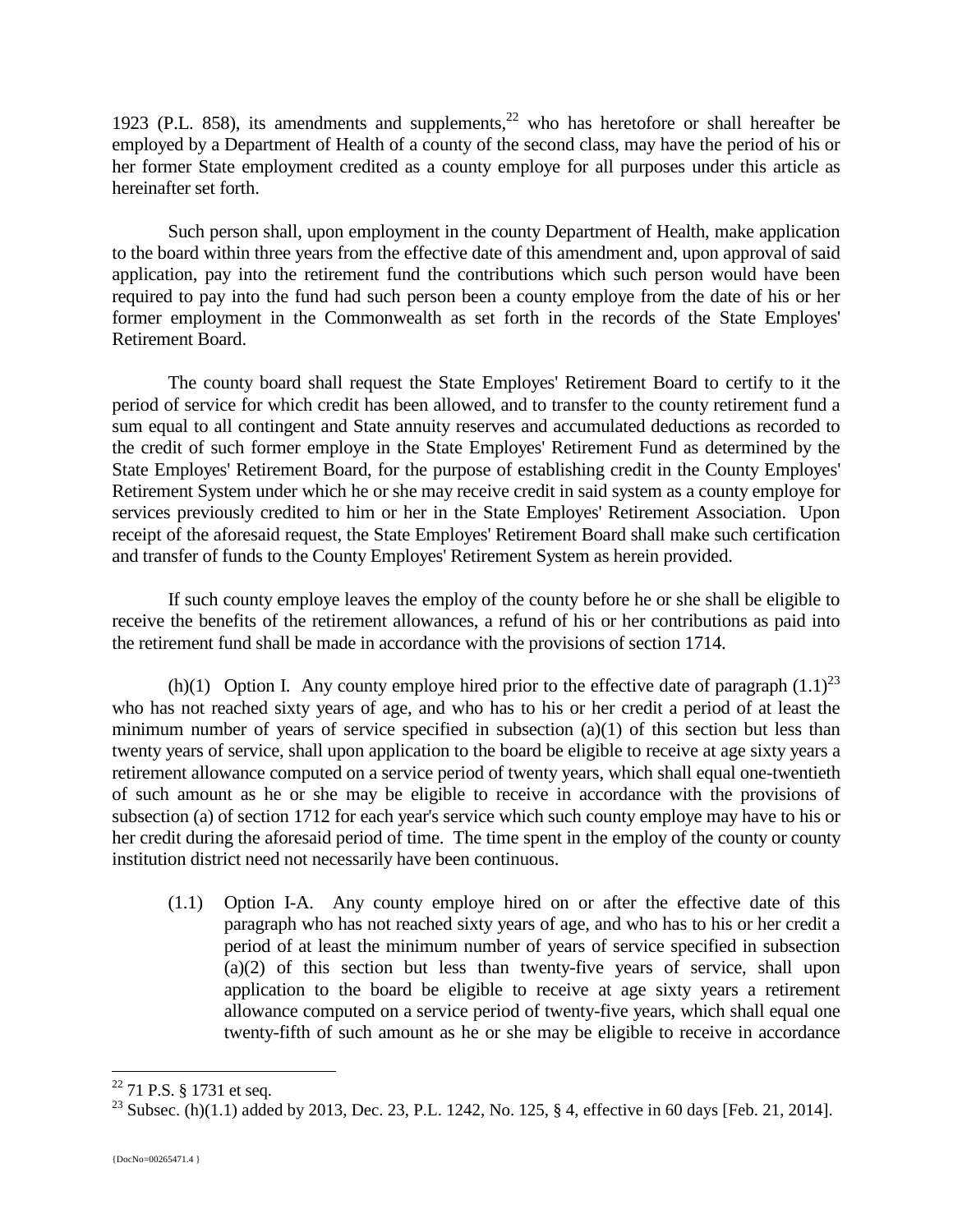with the provisions of subsection (a) of section 1712 for each year's service which such county employe may have to his or her credit during the aforesaid period of time. The time spent in the employ of the county or county institution district need not necessarily have been continuous.

(2) Option II. Any county employe hired prior to the effective date of paragraph  $(2.1)^{24}$  who has not reached sixty years of age, and who has to his or her credit a period of the minimum number of years of service specified in subsection (a) of this section but less than twenty years of service, shall upon application to the board be eligible to receive thereafter, a retirement computed on a service period of twenty years, which shall equal one-twentieth of such amount as he or she may be eligible to receive in accordance with the provisions of subsection (a) of section 1712 for each year's service which such county employe may have to his or her credit during the aforesaid period of time. Further, the above retirement allowance shall be subject to a reduction of one-half of one per centum for each month under the age of sixty years. In no event shall a retirement allowance be paid until the age of fifty-five years is attained. The time spent in the employ of the county or county institution district need not necessarily have been continuous. The aforesaid retirement allowance elected under Option I shall become null and void if said county or county institution district employe is reemployed prior to age sixty in accordance with the provisions of subsection (c) of section 1712.

(2.1) Option II-A. Any county employe hired on or after the effective date of this paragraph who has not reached sixty years of age, and who has to his or her credit a period of the minimum number of years of service specified in subsection (a)(2) of this section but less than twenty-five years of service, shall upon application to the board be eligible to receive thereafter, a retirement computed on a service period of twenty-five years, which shall equal one twenty-fifth of such amounts he or she may be eligible to receive in accordance with the provisions of subsection (a) of section 1712 for each year's service which such county employe may have to his or her credit during the aforesaid period of time. Further, the above retirement allowance shall be subject to a reduction of one-half of one per centum for each month under the age of sixty years. In no event shall a retirement allowance be paid until the age of fifty-five years is attained. The time spent in the employ of the county or county institution district need not necessarily have been continuous. The aforesaid retirement allowance elected under Option I-A shall become null and void if said county or county institution district employe is reemployed prior to age sixty in accordance with the provisions of subsection (c) of section 1712.

(i) Upon application to the board, all members of the fund who are contributors and who served in the Armed Forces of the United States subsequent to September 1, 1940, or who become members of the retirement fund on or after the effective date of this act shall be entitled to have full military service credit for each of the most recent years of military service or fraction thereof, not to exceed three full years of such service; provided, they have a retirement credit of the minimum number of years specified in subsection (a) of this section or more. The formula to be followed for payment to the fund shall be in an amount equal to the maximum rate of contribution had they been members of the fund plus an additional amount as the equivalent of the county matching appropriation, plus interest, if applicable, at the rate of six per centum per year from the

<sup>&</sup>lt;sup>24</sup> Subsec. (h) (2.1) added by 2013, Dec. 23, P.L. 1242, No. 125, § 4, effective in 60 days [Feb. 21, 2014].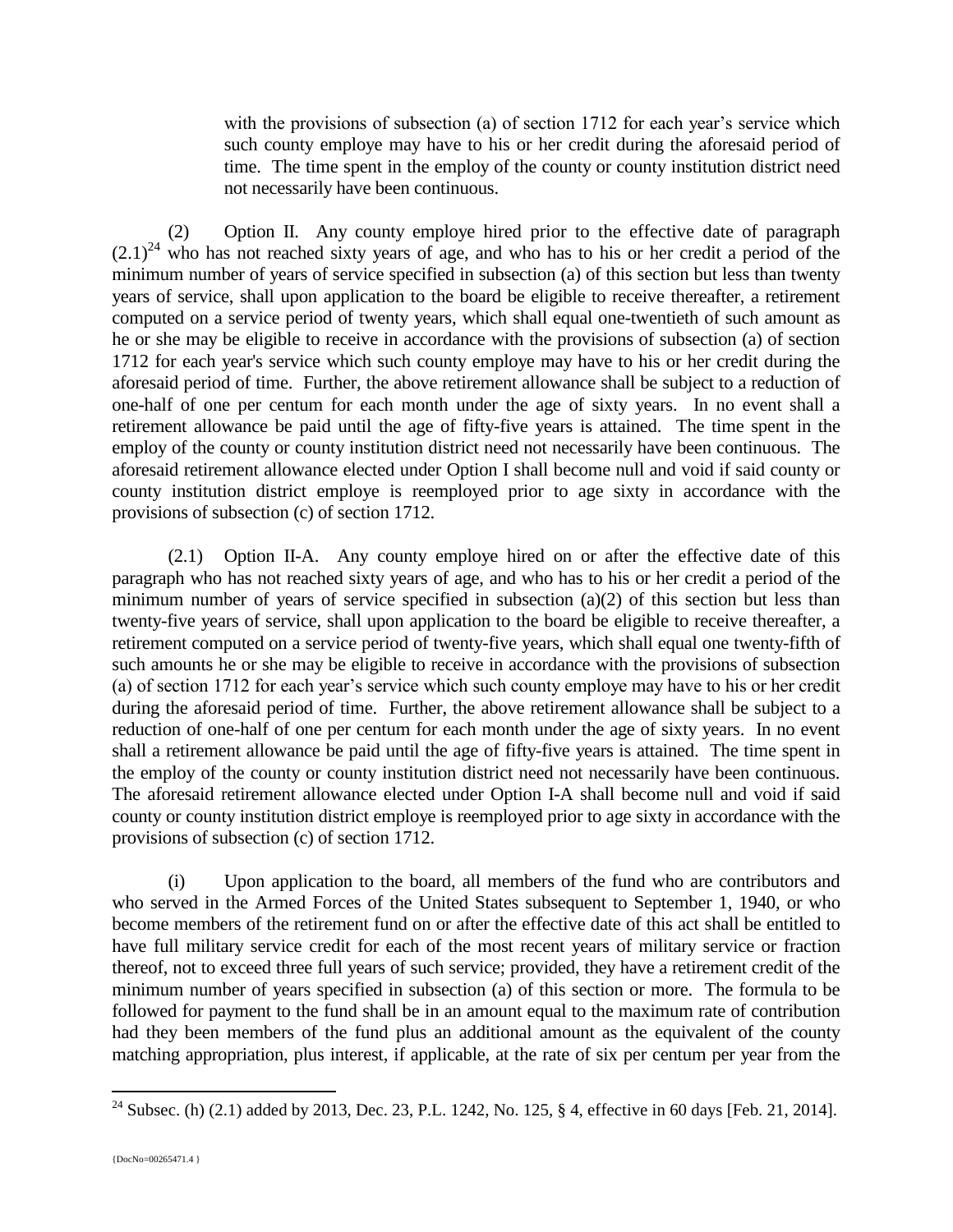date of each year of credited military service to date of repayment or by applying the employe's basic contribution rate plus the county's normal contribution rate for active members at the time of entry, subsequent to such military service, of the employe into county service to his average annual rate of compensation over the first three years of such subsequent county service and multiplying the result by the number of years and fractional part of a year of creditable nonintervening military service being purchased, together with interest, if applicable, during all periods of subsequent county service to date of purchase. Should it be determined by the retirement board that verifiable compensation data is not available it shall have the discretion to determine which formula shall be used: Provided, That said member is not entitled to receive, eligible to receive now or in the future, or is receiving retirement benefits for such service under a retirement system administered and wholly or partially paid for by any other governmental agency or private industry. Both principal and interest, if applicable, shall be consolidated into one amount and paid. Full payment thereof shall be a condition precedent to receive the benefits of the retirement allowance. If the member pays the entire principal back within the three-year period immediately following attainment of the minimum number of years of service credit specified in subsection (a) of this section or within three years from the date this amendatory act takes effect for those who already have the minimum numbers of years of service credit specified in subsection (a) of this section, no interest will be charged. Otherwise, interest will be charged at the rate of six per centum per year from the date of each year of credited military service to date of repayment. Only those employes who are active members of the retirement fund on or after the effective date of this amendatory act shall be permitted to avail themselves of either of these programs.

(j)(1) Any person who was employed by an authority created by the county on or after June 10, 1968, pursuant to the act of May 2, 1945 (P.L. 382, No. 164),  $^{25}$  known as the "Municipality Authorities Act of 1945," for the purpose of assisting and encouraging local municipalities to undertake vital and necessary capital improvement projects that could not be financed or constructed with county assistance and who subsequently became an employe of the county may have the period of his employment with such authority credited as a county employe. The person shall make application to the board within three years of the effective date of this subsection and, upon approval of the application, shall pay into the retirement fund the amount which he would have been required to pay into the fund if he had been a county employe from the date of his original employment with the authority. The county shall pay into the retirement fund an amount equal to the amount paid in by the employe in accordance with the provisions of this article.

(2) Any person who has employed by an authority created by the county on or after February 14, 1950, pursuant to the act of May 24, 1945 (P.L. 991, No. 385),  $^{26}$  known as the "Urban Redevelopment Law," who participated in the Allegheny County Redevelopment Authority (ACRA) retirement plan and who subsequently became an employe of the county on or before January 1, 2001, may have the period of his employment with such authority credited as a county employe to reflect the employe's transfer of a governmental function, provided the person is not entitled to receive, eligible to receive now or in the future or currently receiving retirement benefits for such service under a retirement system administered and wholly or partially paid for by any other governmental agency or by any private employer. The person shall be required to transfer to

 $25$  53 P.S. § 301 et seq.

<sup>&</sup>lt;sup>26</sup> 53 P.S. § 1701 et seq.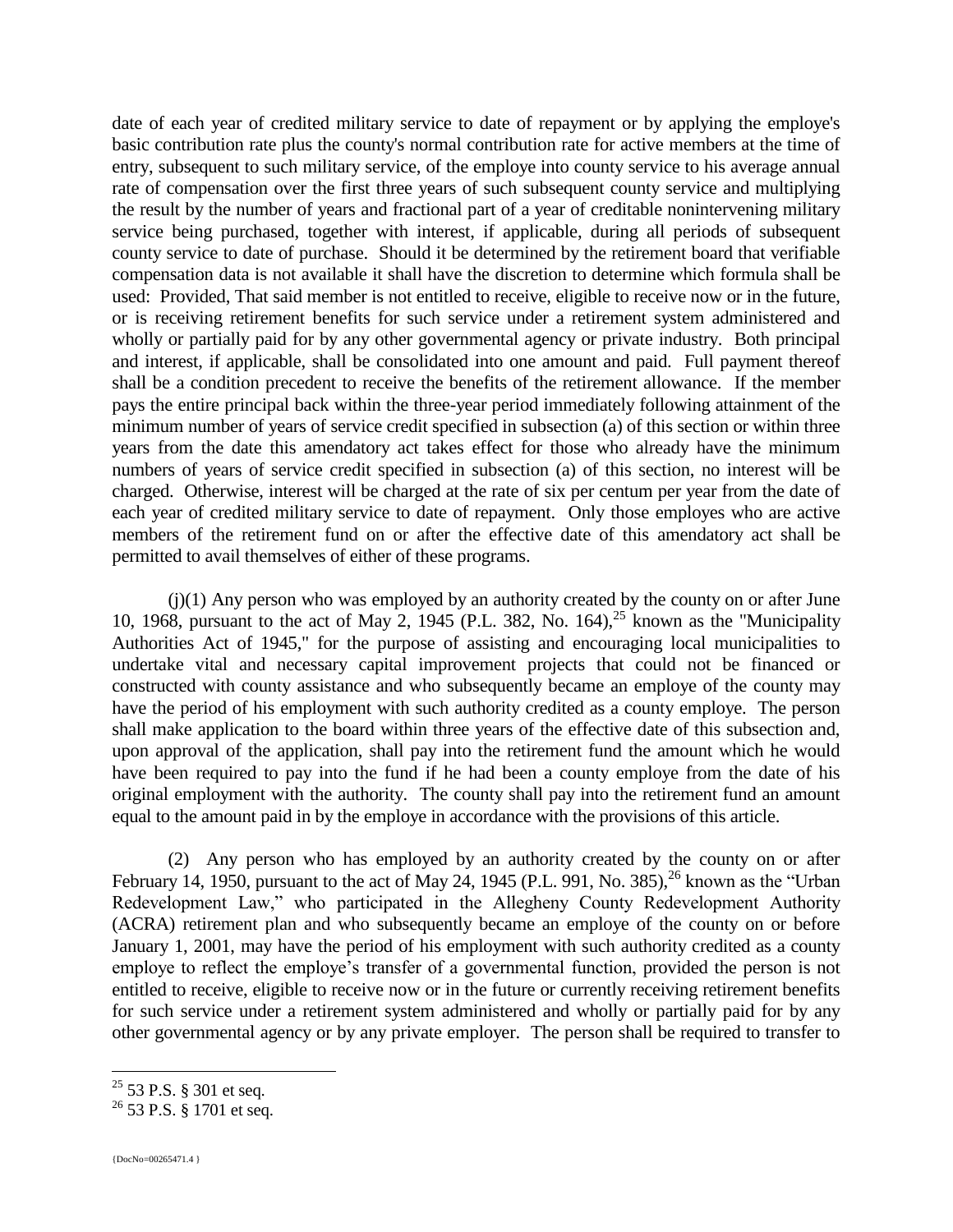the retirement fund an amount equal to the greater of the amount the person received from the ACRA plan plus interest at six per centum per annum from the date of the distribution from the ACRA plan to date of payment or an amount equal to the sums, both employe and county contributions, that would have been paid into the retirement fund had the person always been a member of the retirement fund plus interest at six per centum per annum from the date the sums would have been made to the retirement fund to date of payment. Upon written notification of the amount from the board, the person would be given a year to make the contribution. Interest from the date of notification to date of payment shall be charged at six per centum per annum.

#### **§ 4710.1. Exclusion of certain persons**

A participant in on-the-job training, work experience and public service employment whose employment with the county is funded in whole or in part by the Federal "Comprehensive Employment and Training  $Act, "27$  as amended, shall not be or become a member of the employes' retirement system as established and maintained under Article XVII of this act<sup>28</sup> unless provisions are approved and implemented by the retirement board, in accordance with regulations adopted pursuant to the "Comprehensive Employment and Training Act," as amended, whereby all employer costs of providing for membership or service credits in the retirement system attributable to CETA participation are payable from funds provided under the "Comprehensive Employment and Training Act."

#### **§ 4711. Exceptions in favor of employes totally and permanently disabled**

(a) Any present or future county employe, except persons who are employed in accordance with the provisions of subsection (c) of this section and persons who are reemployed in accordance with the provisions of subsection (b) of section  $1715$ ,  $29$  who has been in employ for a period of not less than twelve years, upon application to the board, may receive a retirement allowance plus a service increment, if any, in accordance with the provisions of section  $1712<sup>30</sup>$  if he or she becomes mentally incapacitated or totally and permanently disabled physically, even though such county employe has not reached the age of sixty years, provided that proof of such mental incapacity or total and permanent physical disability shall be by the unanimous opinion and sworn statements of three practicing physicians of the county designated by the board. Application in behalf of a mentally incapacitated county employe for a retirement allowance plus a service increment, if any, shall be made by a duly appointed guardian who shall be entitled to receive such retirement allowance plus a service increment, if any, to which the mentally incapacitated county employe may be eligible to receive.

(b) Once each year, the board may require any former county employe, who is receiving a retirement allowance plus a service increment if any by reason of such mental incapacity or total

 $^{29}$  16 P.S. § 4715.

 $27$  29 U.S.C.A. § 801 et seq.

<sup>&</sup>lt;sup>28</sup> 16 P.S. § 4701 et seq.

 $30$  16 P.S. § 4712.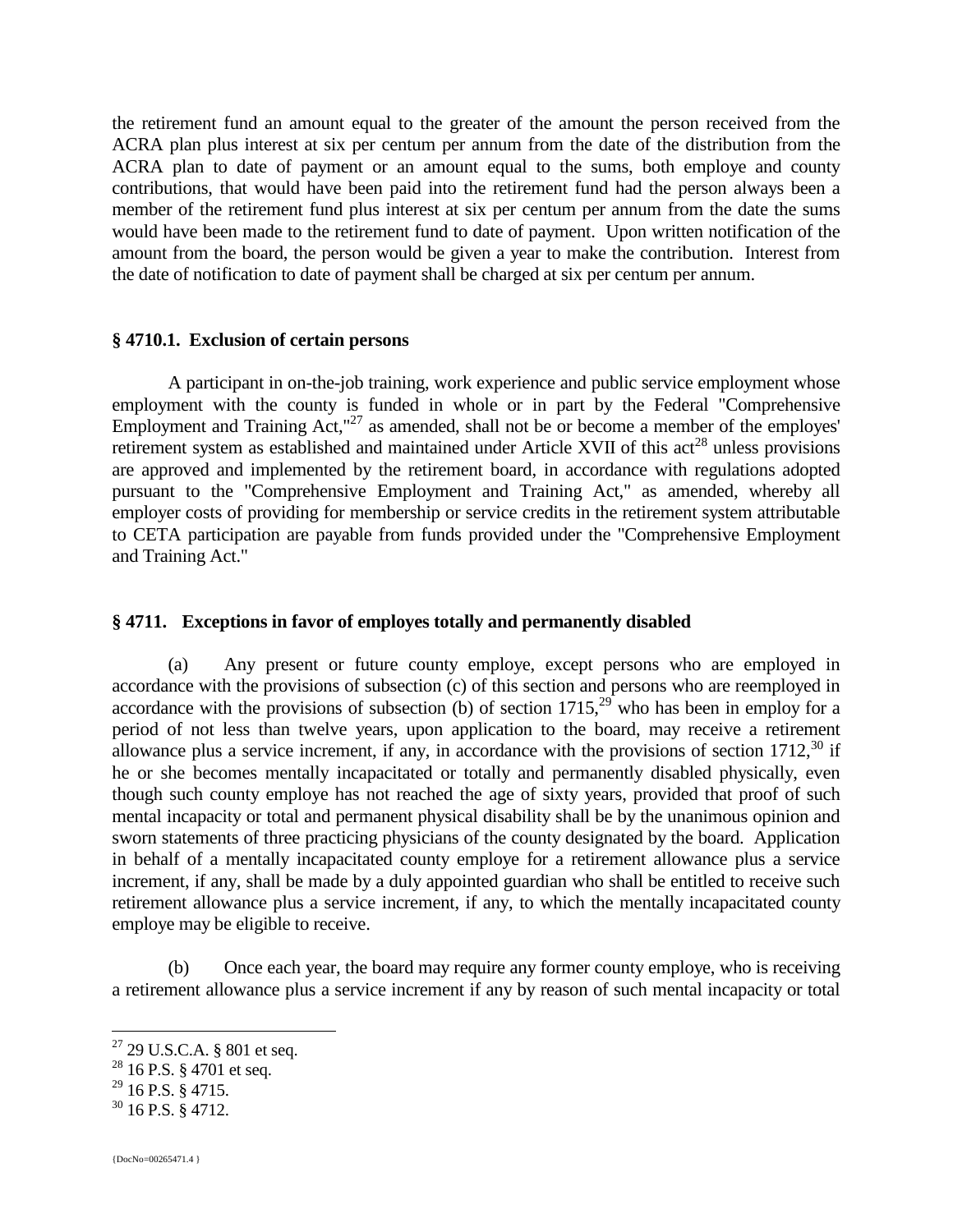and permanent physical disability, to undergo a medical examination by a physician or physicians designated by the board. Should such physician or physicians thereupon report and certify to the board that such former county employe is no longer mentally incapacitated or totally and permanently physically disabled, or that such former county employe is able to engage in a gainful occupation, and should the board concur in such report, then the amount of the retirement allowance plus a service increment if any, shall be reduced or discontinued, as the board may determine.

(c) No person entering the employ of the county or county institution district as a county employe after the first day of August, one thousand nine hundred fifty-three, who has attained the age of fifty-five or more years at the time of such employment, shall be eligible to receive a retirement allowance by reason of total and permanent physical disability as herein provided.

## **§ 4712. Amount of retirement allowances**

(a)(1) For employes hired prior to the effective date of paragraph  $(2)$ ,  $(3)$ <sup>1</sup> the retirement allowance paid under the provisions of this article shall equal fifty per centum of the amount which would constitute the average monthly compensation as received by the county employe during the highest twenty-four months of the last four (4) years of his employment or two years on a bi-weekly pay basis in which period of time the said county employe made monthly or bi-weekly contributions into the retirement fund prior to his or her retirement.

(2) For employes hired after the effective date of this paragraph, the retirement allowance paid under the provisions of this article shall be equal to fifty per centum of the amount which would constitute the average monthly compensation as received by the county employe during the highest forty-eight months of the last eight (8) years of his employment or four (4) years on a bi-weekly pay basis in which period of time the county employe made monthly or bi-weekly contributions into the retirement fund prior to his or her retirement.

(3) Such average monthly compensation shall include the compensation which any county employe would have been entitled to and would have received except for deduction from compensation due to time spent in serving as an elected State official: Provided, That the county and the employe shall make monthly contributions based on the last compensation equal to the amount the county and he or she would have paid into the retirement fund had such compensation been paid by the county. In the event an employe, on the effective date of employment termination, shall have less than a full year of service for the purpose of computing the employe's service time, then the amount of the retirement allowance, which would have been computed had the employe completed a full twelve-month period for the year of the termination of employment, shall be prorated upon a full completed month basis for said last year of service. No retirement allowance shall be computed on a monthly compensation in excess of four thousand three hundred thirty-three dollars and thirty-three cents (\$4,333.33)(referred to in this subsection as "excess compensation") unless the employe and the county have made contributions on all excess compensation received by

<sup>&</sup>lt;sup>31</sup> Subsec. (a)(2) added by 2013, Dec. 23, P.L. 1242, No. 125, § 5, effective in 60 days [Feb. 21, 2014].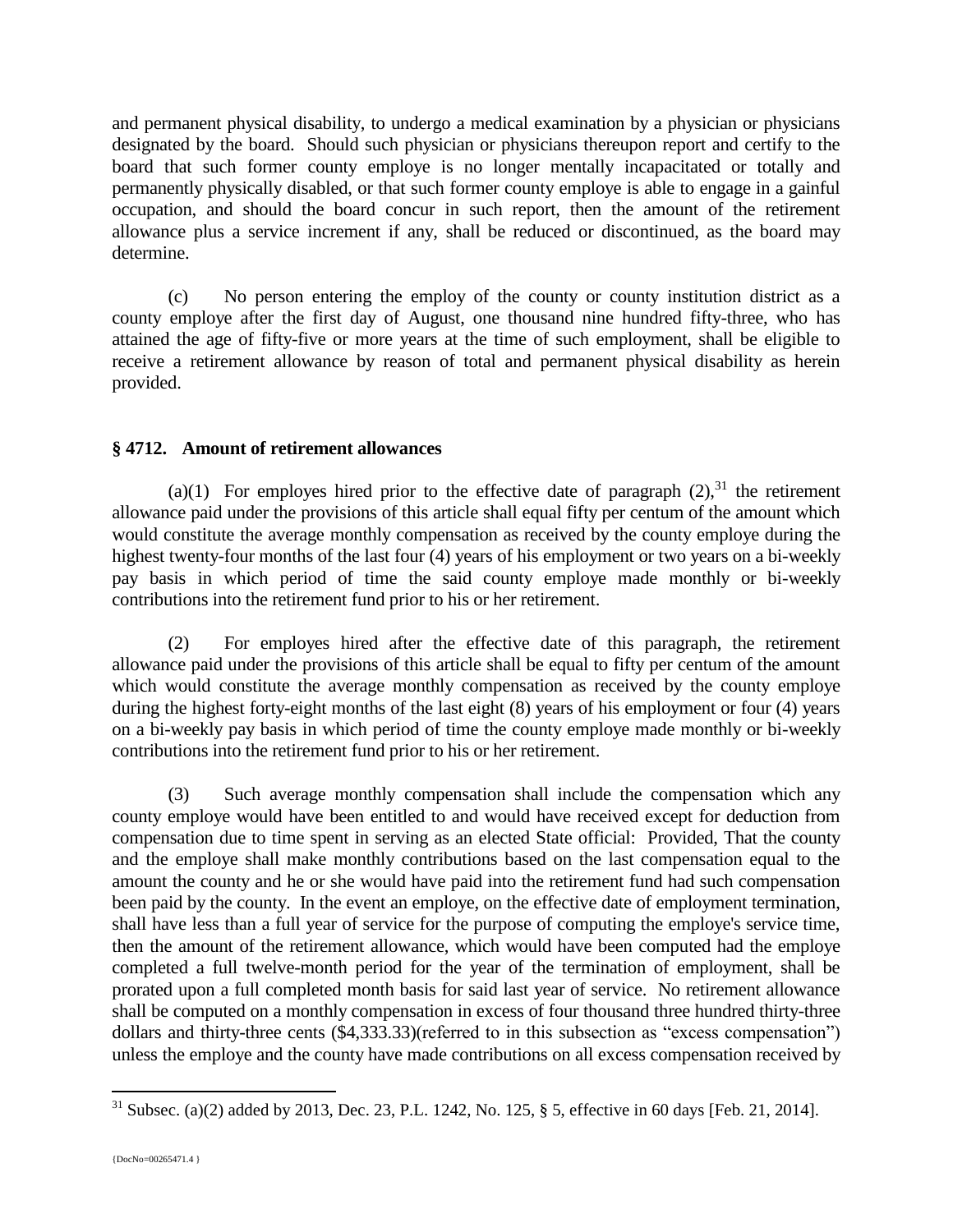the employe during the five-year period preceding the employe's retirement; Provided, That the required contribution is paid into the retirement system within ninety (90) days of the date of retirement. An employe who retires within five (5) years of the effective date of the compensation cap removal may elect to satisfy the contribution requirement by making a lump sum contribution that is calculated by applying the applicable contribution percentage rate to all excess compensation received by the employe during the prior five-year period on which contributions were not made. Within ninety (90) days of such contribution by an employe, contributions shall also be made by the county in an amount equal to the amount contributed by the employe. The effective date of the cap removal is December 31, 1999.

(4) After the effective date of this amendment, certain former county employes who are now receiving a retirement allowance shall receive an increase of a certain per centum of such retirement allowance, which sum shall be computed on the average monthly retirement allowance as heretofore authorized by the board.

(5) The per centum of increase in said monthly retirement allowance shall be a flat 10 per centum increase with the maximum amount not to exceed forty-five dollars (\$45.00) per month.

(6) Any employe who earns in excess of ten thousand eight hundred dollars (\$10,800) per annum and shall retire during the period from January 1, 1973 to December 31, 1981 shall pay, as a condition to the payment of any benefits hereunder a lump sum contribution into the retirement fund, which contribution shall be computed as follows:

(i) The difference between ten thousand eight hundred dollars (\$10,800) and the annual salary of the employe multiplied by the number of years during which he was not an employe of the county for the period aforesaid and upon that amount the sum of two per centum which shall be the lump sum contribution as required herein.

(ii) No person who is reemployed as a county employe shall be eligible to receive the benefit of a retirement allowance plus a service increment, if any, until he or she shall have made at least twenty-four monthly or fifty-two bi-weekly contributions into the retirement fund subsequent to his or her reemployment. The foregoing provisions shall not have a retroactive application and shall apply only to present and future county employes. The rate required to be paid in accordance with this provision shall apply to present county employes notwithstanding the rate of contribution that the present county employe has made into the retirement fund.

(b) Deleted. 1973, June 1, P.L. 37, No. 19, § 1, imd. effective.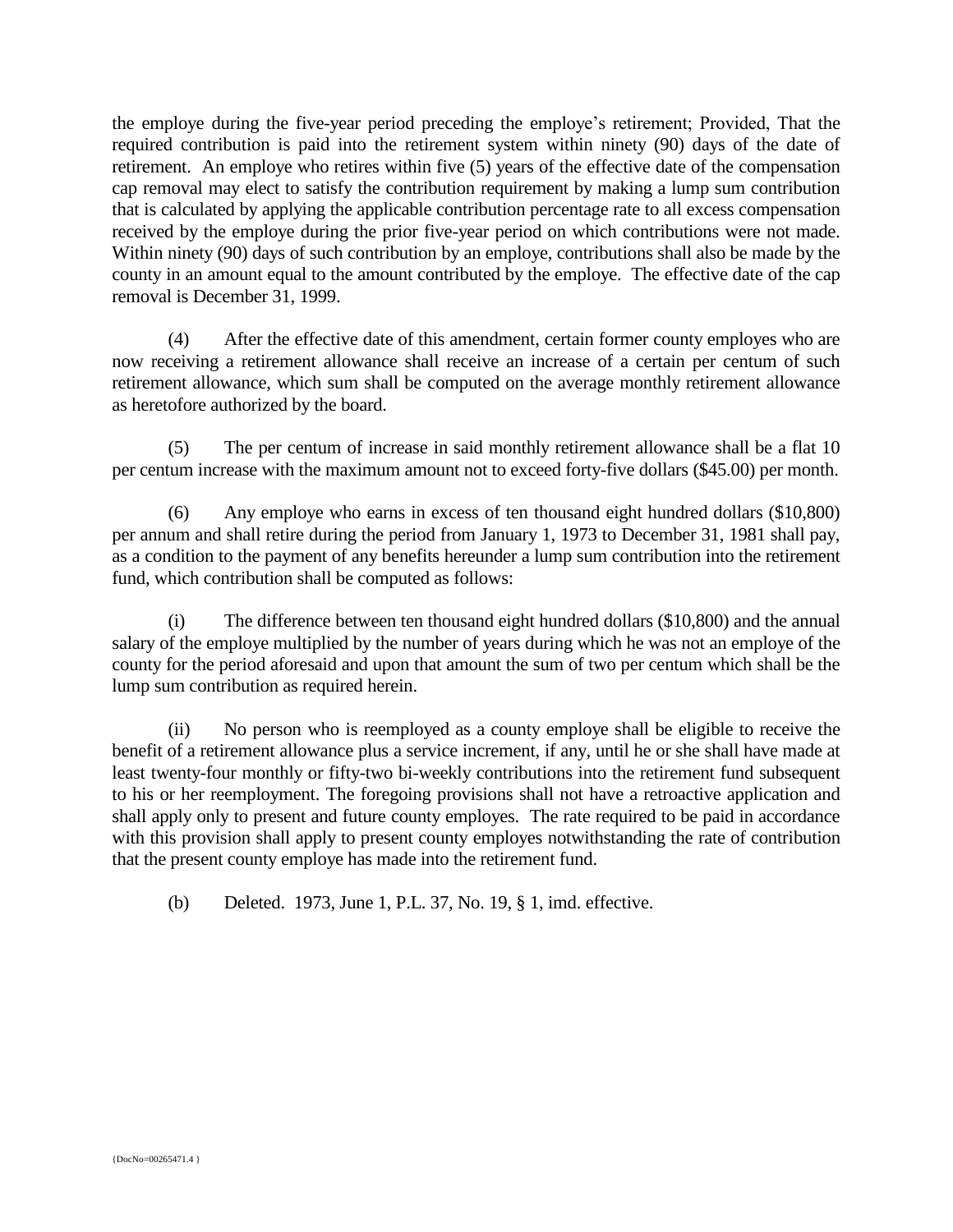(b.1)(1) In addition to the retirement allowance which is authorized by this article and notwithstanding the limitations therein placed upon retirement allowances, any county employe hired prior to the effective date of paragraph  $(2)^{32}$  who upon retirement shall be eligible to receive payment of a retirement allowance and who has been employed as such for twenty or more years during which period of time he or she shall have made monthly contributions into the retirement fund, shall also be eligible to the payment in addition to a retirement allowance a service increment of two per centum per year computed upon the annual retirement allowance to which he or she is entitled. Said service increment shall be the sum obtained by computing the number of full years, and any portion of a year, in excess of twenty years during which period of time he or she shall have made monthly or bi-weekly contributions into the retirement fund. No service increment shall be paid for more than twenty (20) such excess service years. Effective as of January 1, 1989, in the event an employe, on the effective date of employment termination, shall have less than a full year service for the purpose of computing the employe's service increment, then the amount of the service increment, which would have been computed had the employe completed a full twelvemonth period for the year of the termination of employment, shall be prorated upon a full completed month basis for said last year of service increment.

(2) In addition to the retirement allowance which is authorized by this article and notwithstanding the limitations therein placed upon retirement allowances, any county employe hired on or after the effective date of this paragraph who upon retirement shall be eligible to receive payment of a retirement allowance and who has been employed as such for twenty-five or more years during which period of time he or she shall have made monthly or bi-weekly contributions into the retirement fund shall also be eligible to the payment, in addition to a retirement allowance of a service increment of two per centum per year computed upon the annual retirement allowance to which he or she is entitled. Said service increment shall be the sum obtained by computing the number of full years, and any portion of a year, in excess of twenty-five years during which period of time he or she shall have made monthly or bi-weekly contributions into the retirement fund. No service increment shall be paid for more than twenty (20) such excess service years. In the event an employe, on the effective date of employment termination, shall have less than a full year of service for the purpose of computing the employe's service increment, then the amount of the service increment which would have been computed had the employe completed a full twelve-month period for the year of the termination of employment shall be prorated upon a full completed month basis for said last year of service increment.

(c) Any person receiving a retirement allowance and is subsequently reemployed as a county employe, during the period of such reemployment his or her retirement allowance plus a service increment, if any, shall cease until subsequent retirement. The subsequent retirement allowance and service increment, if any, in the case of persons reemployed prior to the first day of June, one thousand nine hundred fifty-three, and retiring at any time after the first day of August, one thousand nine hundred fifty-three, shall be at the rate he or she would have received had there been no previous retirement. In the case of persons reemployed after the thirty-first day of May, one thousand nine hundred fifty-three, the subsequent retirement allowance, plus a service increment, if any, shall be the same as he or she received prior to his or her reemployment. All present and future reemployed retired employes shall have the option to make bi-weekly

<sup>32</sup> Subsec. (b.1)(2) added by 2013, P.L. 1242, No. 125, § 5, effective in 60 days [Feb. 21, 2014].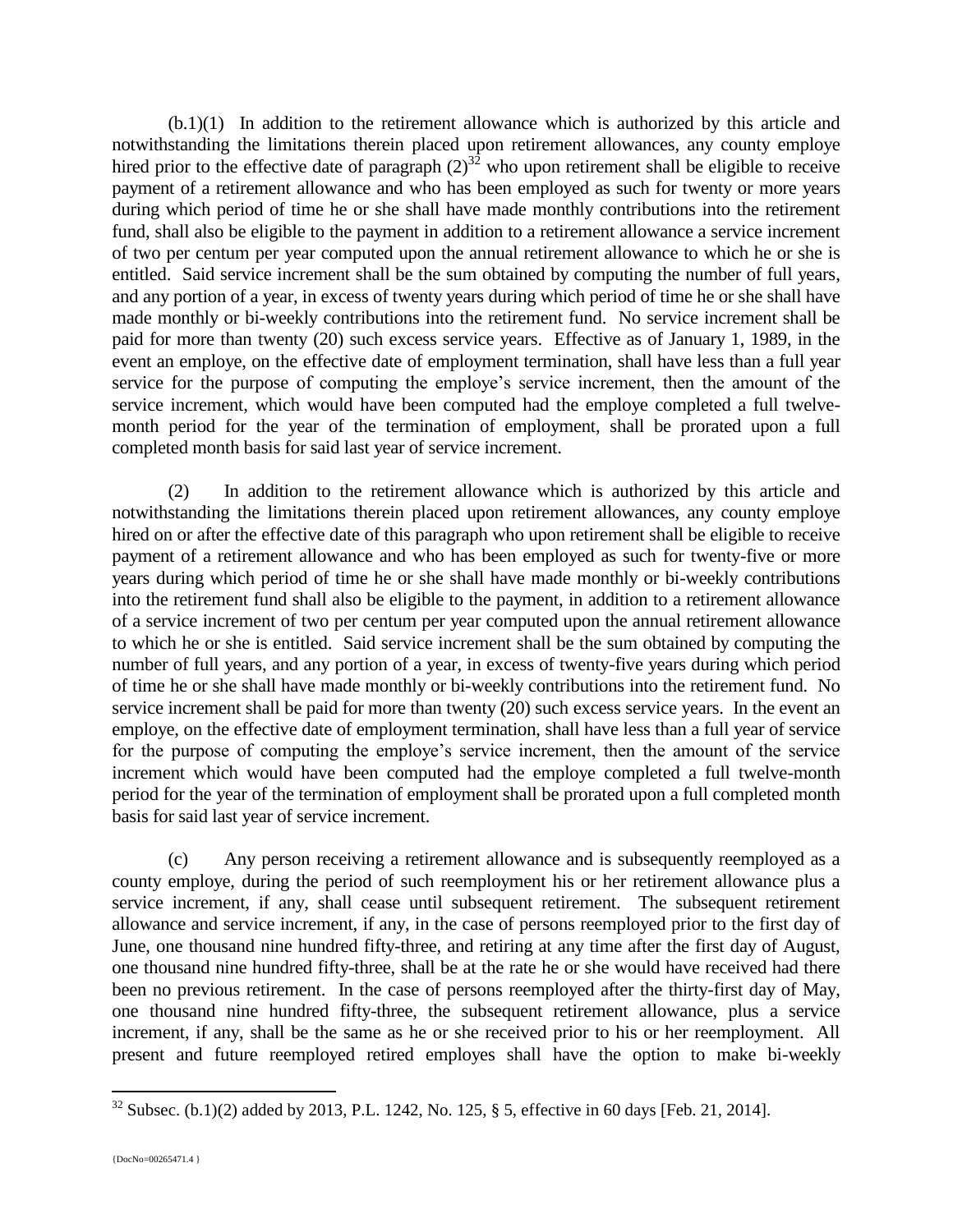contributions to the fund to qualify for an increased retirement allowance upon subsequent retirement: Provided, That he or she make retirement contributions to the fund with interest at the legal rate, for said period of time when no contributions were made from the earnings of said employe during the period of such reemployment. Upon subsequent retirement, the reemployed service credit, which shall equal one-twentieth for each full year's service, shall be added to the previous retirement allowance and in one amount, be paid monthly to the reemployed retiree. In no event shall increments be paid for any such reemployment service credit.

(d) Retirement allowance plus a service increment, if any, shall be paid in monthly installments on warrants of the board. No retirement allowance plus a service increment, if any, granted to any person who has heretofore retired or who shall hereafter retire shall be decreased or revoked during the life of any such person, except as the board may decide in accordance with the provisions of subsection (b) of section  $1711<sup>33</sup>$  as well as a suspension thereof in accordance with the provisions of subsection (c) of this section.

(e) Any present or future married county employe covered under the provisions of this article may receive retirement benefits in accordance with the provisions of this section to which such county employe may be entitled or he or she may elect at anytime before retirement, to receive in lieu thereof benefits under the option as hereinafter set forth.

The option shall consist of retirement benefits in accordance with the provisions of subsections (a) and (b) of this section but reduced at age fifty-five, or on commencement of retirement benefits if later, by ten per centum plus one per centum for each full year in excess of five years by which the spouse is younger than the married county employe, with a maximum reduction to seventy per centum of such retirement benefits, and minus one-half of one per centum for each year by which the spouse is older, with a maximum increase to ninety-five per centum of such retirement benefits. The reduced amount of such retirement benefits shall commence at the time of retirement, but not before age fifty-five, and shall be paid to the employe subject to the provisions of subsection (d) of this section.

(f)(1) The election by said county employe of the option as provided in subsection (e) of this section shall be final on attainment of age fifty or on later election prior to retirement, and no further election shall be permitted: Provided, That the election shall automatically be cancelled if the county employe shall either be divorced or if his or her spouse shall die, in each case before retirement benefits under the option shall commence. In the event the designated spouse shall predecease, or if a legal separation occurs, while on retirement, the reduced retirement option benefit shall be reinstated to the full amount had there been no option exercised. Said reinstated amount to commence immediately upon the death of the spouse so designated or upon satisfactory proof of legal separation.

(2) All employes hired prior to the effective date of paragraph  $(3)$ ,  $34$  may elect to provide survivorship option benefits for a spouse in the following classifications if the following

 $33$  16 P.S. § 4711.

<sup>34</sup> Subsec. (f)(3) added by 2013, P.L. 1242, No. 125, § 5, effective in 60 days [Feb. 21, 2014].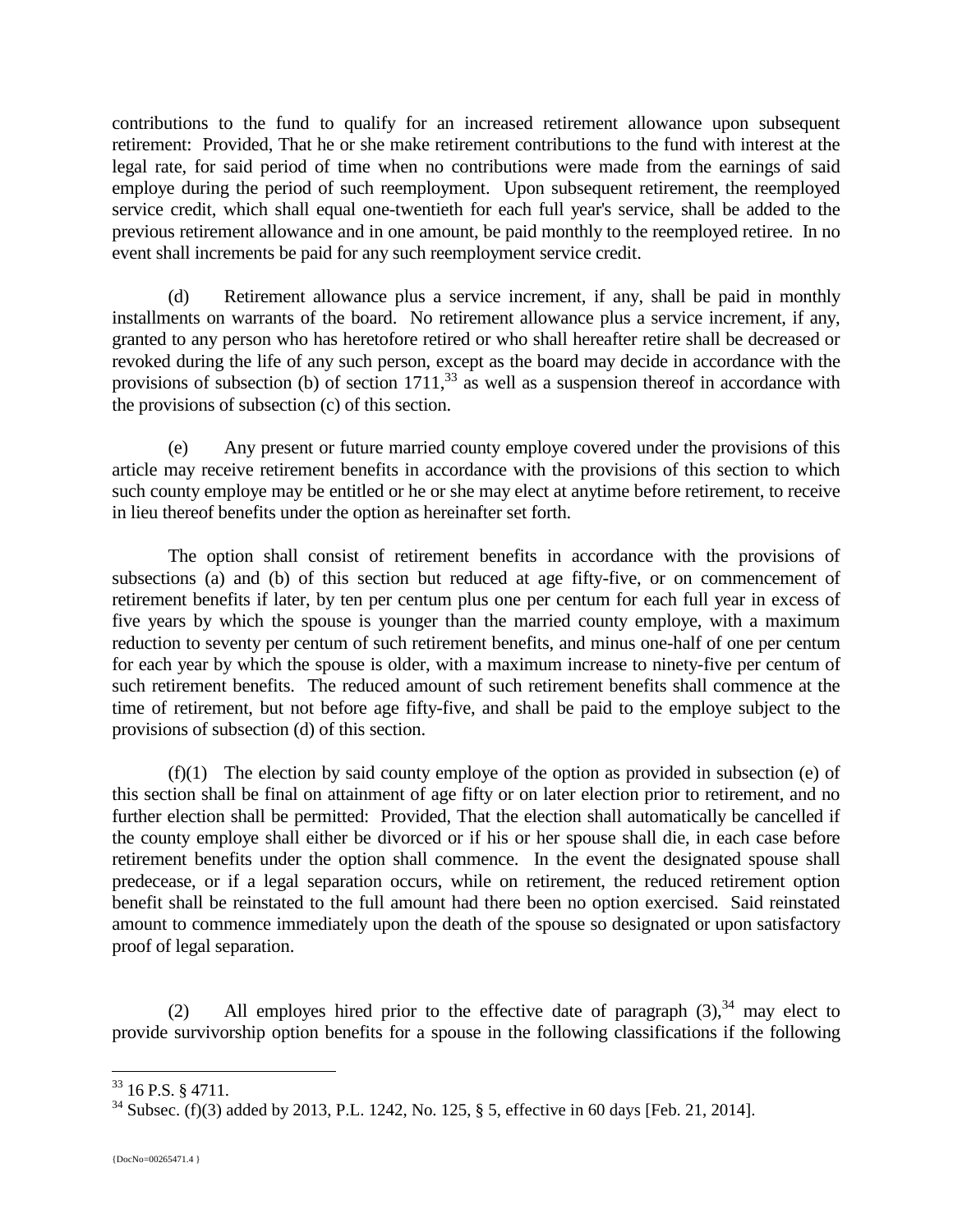conditions are satisfied:

Class I. The deceased employe shall have attained the age of fifty years and had completed between the minimum number of years of service specified in subsection (a) of section  $1710^{35}$  and nineteen years of service and dies before reaching the age of fifty-five years. The reduced retirement option benefit to commence to the survivor at the time the deceased employe would have attained the age of fifty-five years. Said benefits to be paid in accordance with the provisions set forth under subsection (d), Option II, of section  $1713^{36}$ 

Class II. All employes hired prior to the effective date of paragraph (3), who after completion of twenty or more years of service and shall die before reaching the age of fifty years, his or her spouse shall be eligible to receive the reduced retirement option immediately, in accordance with the provisions set forth under subsection (d), Option II of section 1713.

(3) All employes hired on or after the effective date of this paragraph may elect to provide survivorship option benefits for a spouse in the following classifications if the following conditions are satisfied:

Class I-A. The deceased employe shall have attained the age of fifty years and had completed between the minimum number of years of service specified in subsection (a) of section 1710 and twenty-four years of service and dies before reaching the age of fifty-five years. The reduced retirement option benefit to commence to the survivor at the time the deceased employe would have attained the age of fifty-five years. Said benefits to be paid in accordance with the provisions set forth under subsection (d), Option II of section 1713.

Class II-A. All employes hired on or after the effective date of this paragraph, who after completion of twenty-five or more years of service and shall die before reaching the age of fifty years, his or her spouse shall be eligible to receive the reduced retirement option immediately, in accordance with the provisions set forth under subsection (d), Option II of section 1713.

(g) Sections 1710, 1711 and 1713 are to be construed as applying to the provisions of subsection (e) of this section insofar as the aforesaid sections are applicable.

(h) Survivorship benefits at age fifty-five shall be determined according to the following table:

 $35$  16 P.S. § 4710(a).

<sup>36</sup> 16 P.S. § 4713.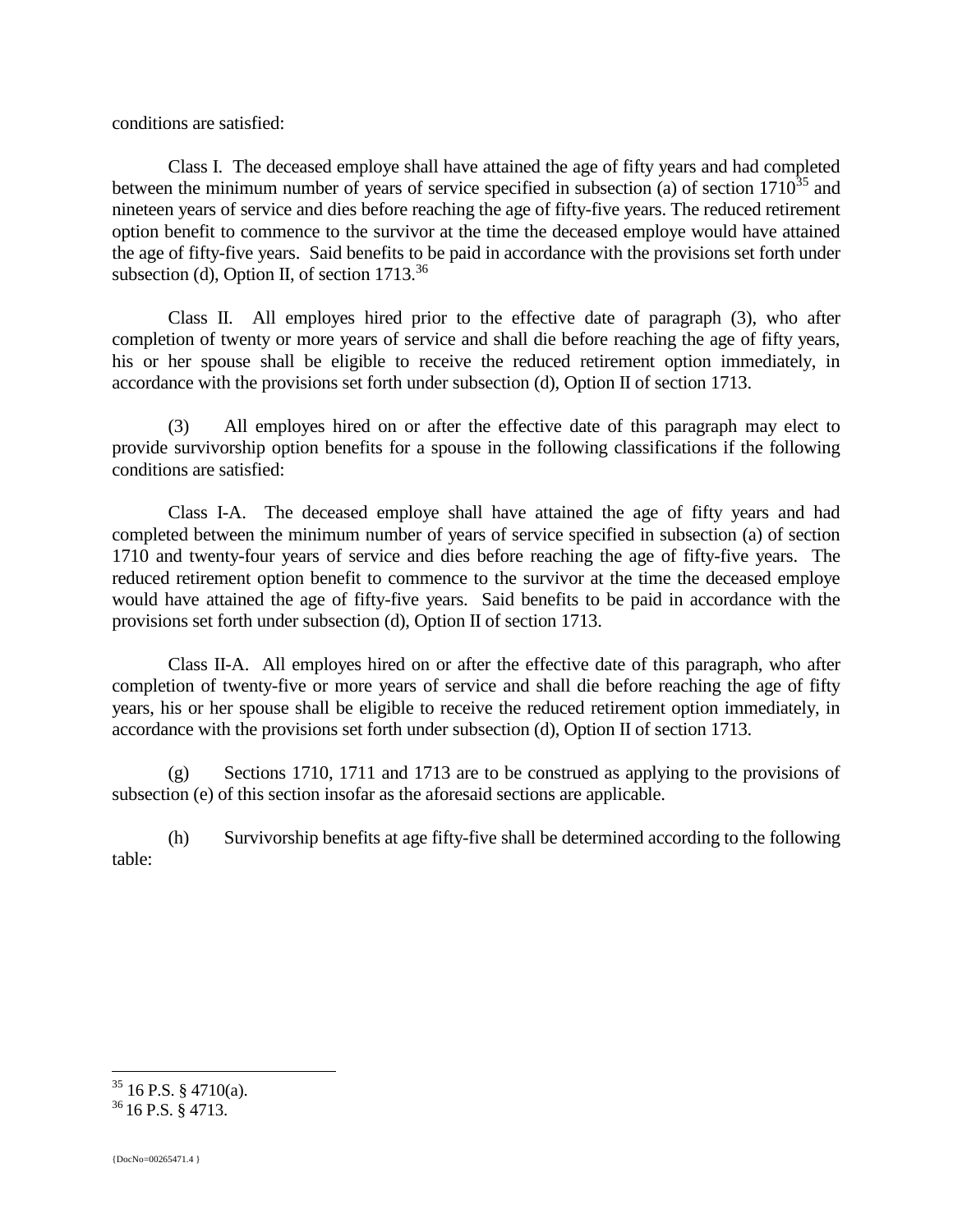Maximum 95% Minimum 70% or \$75.00

|     | Same Age $=$          | 90%    | Same Age    | $\equiv$ | 90% | -15 years   | $= 80\%$ |
|-----|-----------------------|--------|-------------|----------|-----|-------------|----------|
| $+$ | 1 year $=$            | 901/2% | - 5 years   | $\equiv$ | 90% | $-16$ years | $= 79%$  |
|     | $+$ 2 years =         | 91%    | - 6 years   | $=$      | 89% | $-17$ years | $= 78%$  |
|     | $+$ 3 years =         | 91½%   | - 7 years   | $=$      | 88% | -18 years   | $= 77\%$ |
|     | $+$ 4 years =         | 92%    | - 8 years   | $=$      | 87% | -19 years   | $= 76%$  |
|     | $+ 5 \text{ years} =$ | 92½%   | - 9 years   | $=$      | 86% | -20 years   | $= 75%$  |
|     | $+ 6 \text{ years} =$ | 93%    | -10 years   | $=$      | 85% | -21 years   | $= 74%$  |
|     | $+$ 7 years =         | 93½%   | -11 years   | $=$      | 84% | -22 years   | $= 73%$  |
|     | $+$ 8 years $=$       | 94%    | -12 years   | $=$      | 83% | -23 years   | $= 72%$  |
| $+$ | 9 years $=$           | 94½%   | -13 years   | $=$      | 82% | -24 years   | $= 71\%$ |
| $+$ | $10$ years $=$        | 95%    | $-14$ years | $=$      | 81% | -25 years   | $= 70%$  |

Spouse Years Older Spouse Years Younger

One-half of the rate specified in the table shall be paid to the surviving spouse on the death of the retired employe.

(i)(1) Any county employe hired prior to the effective date of paragraph  $(2)^{37}$  retiring under disability retirement benefits shall qualify for survivorship option benefits if he or she shall have reached the age of fifty-five years and having twenty or more years of service credit will be eligible for same benefits had he retired under the normal retirement provided for in this act. Any county employe retiring under disability retirement and having twelve years but less than twenty years of service credit, upon reaching age fifty-five will be eligible for survivorship option benefits and his or her spouse shall receive the maximum amount of seventy-five dollars (\$75.00) per month upon his or her death under the option benefit clause as set forth under subsection (e) of this section.

(2) Any county employe hired on or after the effective date of this paragraph retiring under disability retirement benefits shall qualify for survivorship option benefits if he or she shall have reached the age of fifty-five years and having twenty-five or more years of service credit will be eligible for same benefits had he or she retired under the normal retirement provided for in this act. Any county employe retiring under disability retirement and having twelve years but less than

 $37$  Subsec. (i)(2) added by 2013, Dec. 23, P.L. 1242, No. 125, § 5, effective in 60 days [Feb. 21, 2014].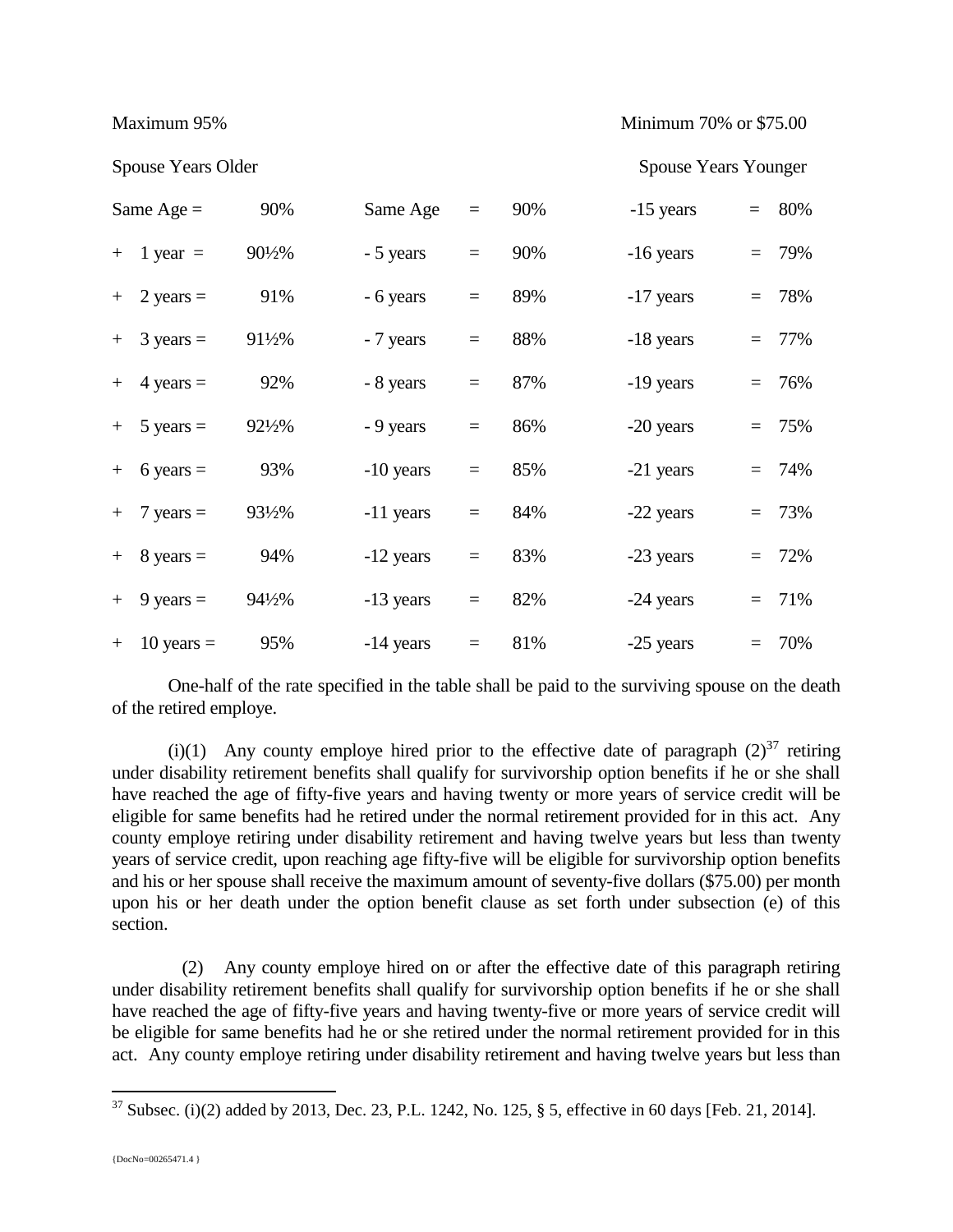twenty-five years of service credit, upon reaching age fifty-five will be eligible for survivorship option benefits and his or her spouse shall receive the maximum amount of seventy-five dollars (\$75.00) per month upon his or her death under the option benefit clause as set forth under subsection (e) of this section.

## **§ 4713. Retirement allowances after leaving service**

(a) to (c) Deleted. 1973, June 1, P.L. 37, No. 19, § 1, imd. effective.

(d) Option I. Any person who, after twenty or more years' service as a county employe resigns from his or her office position or employment before reaching the age of sixty years when he or she attains the age of sixty years, when such former county employe shall be eligible to receive a retirement allowance which shall be computed on the average monthly compensation as received by the former county employe prior to his or her separation from the service of the county or county institution district in accordance with the provisions of subsection (a) of section 1712.<sup>38</sup> Such former county employe shall be eligible to receive, in addition to a retirement allowance, a service increment, if any, in accordance with the provisions of subsection (b) of section 1712 only to the time of his or her separation from the service of the county or county institution district.

Option II. Employe may elect to receive immediate retirement allowance benefits under the age of sixty years provided that said retirement allowance be reduced by one-half of one per centum for each month under the age of sixty years. Option I or Option II election shall be final upon separation of his or her service from the county.

Option III. Any employe under sixty years of age who has served twenty years or more and who was dismissed through no fault of his own may elect to receive immediate retirement allowance benefits plus a service increment, if any, equal to seventy per centum of the benefits he would be entitled to receive had he continued to be employed until age sixty. The service increment shall be effective as of January 1, 1989.

(e) The aforesaid retirement allowance plus a service increment, if any, as provided in subsection (d) of this section, shall be subject to a suspension thereof in accordance with the provisions of subsection (c) of section 1712.

## **§ 4714. Separation from service; refund of contribution**

(a) Any person contributing monthly or bi-weekly into the retirement fund who shall, for any cause, cease to be a county employe before he or she shall be eligible to receive the benefits of the retirement allowances, the total amount of the contributions paid into the retirement fund by such county employe shall be refunded to him or her by the board, or, in the event of the death of any such county employe, the amount of said contributions shall be paid to such person or persons as he or she shall have designated in writing, as filed with the board, as his or her beneficiary, or to

<sup>38</sup> 16 P.S. § 4712.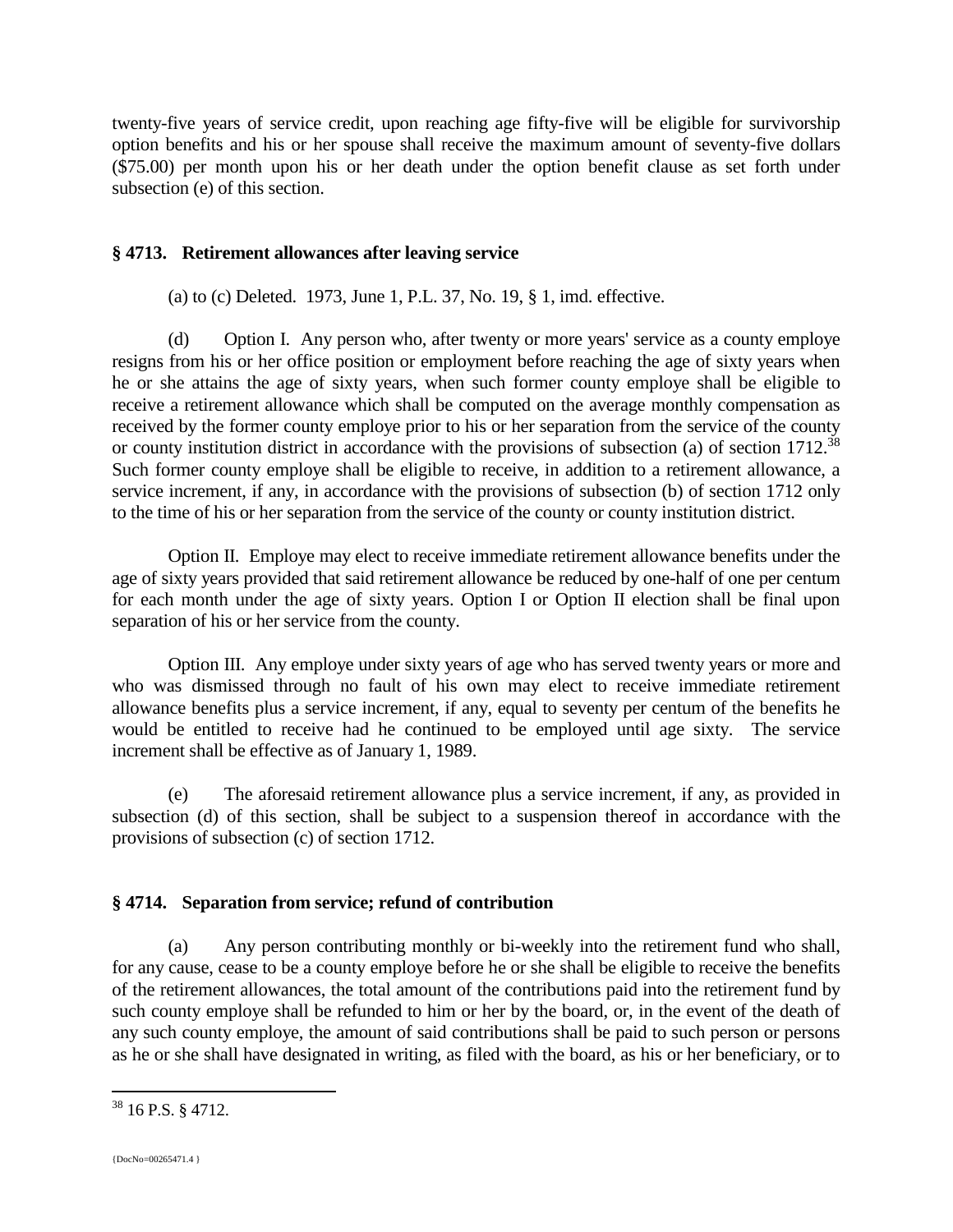his or her estate. If no person or persons have been designated as his or her beneficiary, or no notice has been filed with the board to pay the amount of such contributions to his or her estate, as herein provided, then the board is herewith authorized to pay such contributions to the executor, administrator, surviving spouse, or next of kin of the deceased county employe. In the event the surviving spouse or next of kin of the decedent cannot be found for the purpose of making distribution of such contributions for a period of seven years from the death of the said county employe, then the aforesaid contributions shall be escheated to the Commonwealth for the benefit of the retirement system. In addition thereto, simple interest shall be paid at a monthly rate of interest that is equivalent to one-twelfth of the annual rate of interest specified herein on contributions of the member made under subsection (a) of section  $1708<sup>39</sup>$  calculated from the beginning of the month of the deposit, or withholding, or payment into the fund of those contributions through the end of the month of refund; and such interest credited to the contributions of the member made under subsection (a) of section 1708 in a prior calendar year shall receive simple interest at the monthly rate of interest that is equivalent to one-twelfth of the annual rate of interest specified herein through the end of the month of refund. The annual rate of interest shall be fixed by the board. Such contributions and interest shall be paid to a county employe provided he was employed for a period of two consecutive years or more and has made twenty-four monthly contributions to the fund and is not eligible to receive the benefits of a retirement allowance. Notwithstanding the provisions of this subsection, a member who has ceased to make contributions to the fund by payroll deduction shall thereafter be credited with interest only for a period of years equal to his years of current service under this amendment. Any person who has heretofore or who shall hereafter cease to be a county employe, shall thereafter cease to be a member of the retirement system, except such former county employe who may be eligible to receive the benefits of a retirement allowance plus a service increment if any in accordance with the provisions of sections 1710 and 1713.<sup>40</sup>

(b) If any former county employe receiving a retirement allowance either with or without a service increment shall die before he or she shall have received the total retirement allowance payments plus the service increment, if any, including payments of a survivor's benefit allowance, if any, equal to the total amount of contributions as made by such former county employe into the retirement fund, then the difference between the total of the retirement allowance payments plus the service increment, if any, including payments of a survivor's benefit allowance, if any, and the total of the amount of contributions paid into the retirement fund by such former county employe shall be paid to such person or persons as he or she shall have designated in writing, as filed with the board, as his or her beneficiary, or to his or her estate.

 $39$  16 P.S. § 4708(a).

<sup>40</sup> 16 P.S. §§ 4710, 4713.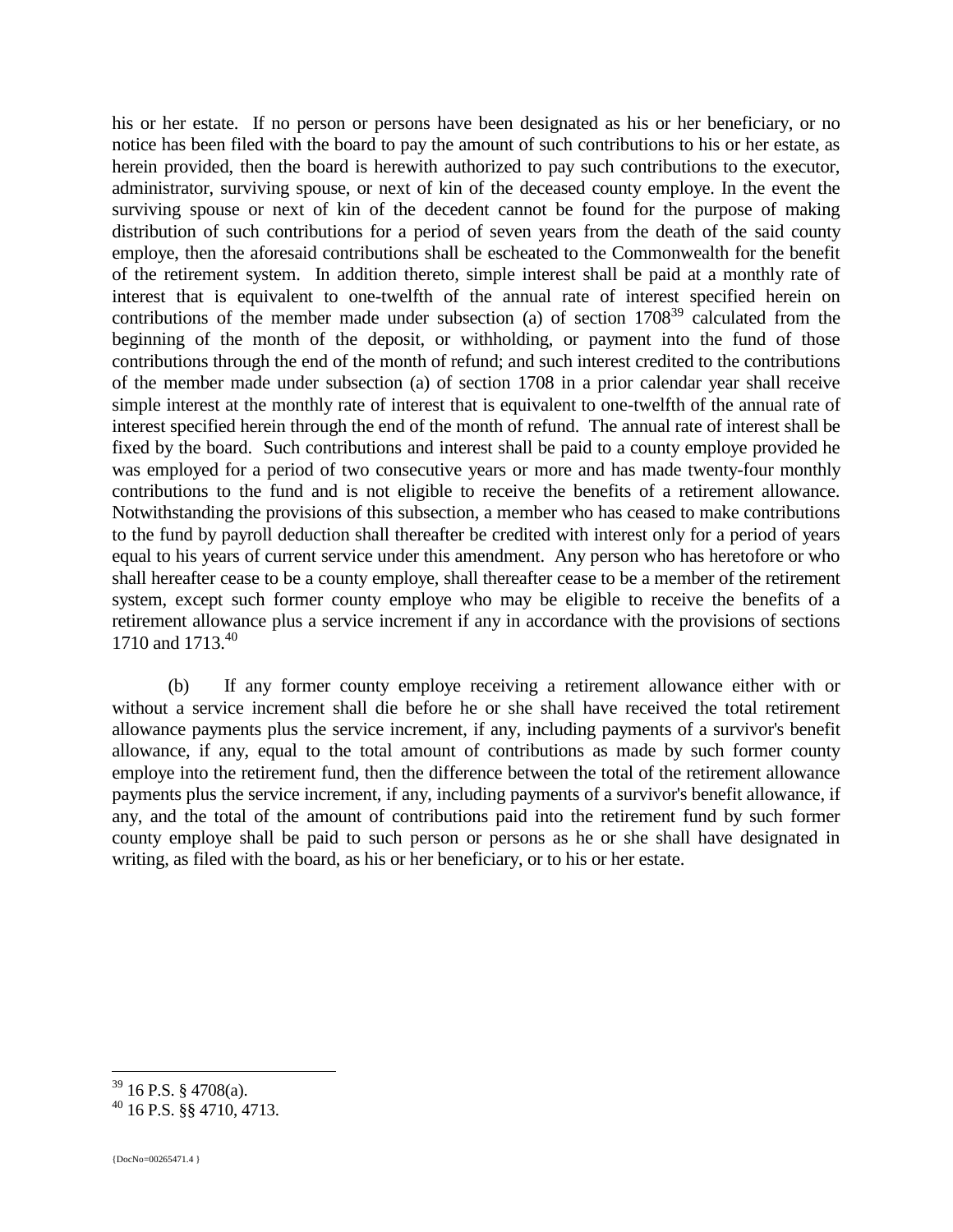### **§ 4715. Reinstatement and requirements for credit for previous service**

(a) No county employe shall be permitted to withdraw his or her contributions as paid into the retirement fund upon transfer from one office, department or agency to another. Any person who has ceased to be a county employe and whose contributions as paid into the retirement fund, have been refunded by the board, if such person has been reemployed by the county or county institution district and desires to be given credit for previous service as a county employe, he or she shall make payment in full of the amount refunded, with interest at the legal rate, the said interest to be computed from the date of the refund to the date of repayment. Both principal and interest shall be paid into the retirement fund at one time and in one amount, or, upon approval of the board, both principal and interest shall be consolidated into one amount and paid in twenty-four or less equal monthly installments, plus interest payment on monthly balances. Upon application to the board, an employe shall be permitted to pay the principal and interest in thirty-six or less equal monthly installments, plus interest payment on monthly balances. Full payment thereof shall be a condition precedent to the county employe being eligible to receive the benefits of the retirement allowance plus a service increment, if any. Such county employe shall make monthly payments into the retirement fund in accordance with the provisions of section 1708.<sup>41</sup>

If any person who hereafter becomes a county employe and thereafter ceases to be a county employe and his or her contributions as paid into the retirement fund are refunded by the board, is reemployed by the county or county institution district and he or she desires to be given credit for previous service as a county employe, he or she shall make payment in full of the amount refunded, with interest at the legal rate, the said interest to be computed from the date of refund to the date of repayment. Both principal and interest shall be paid into the retirement fund at one time and in one amount, or, upon approval of the board both principal and interest shall be consolidated into one amount and paid in twenty-four or less equal monthly installments, plus interest payments on monthly balances. Whenever the time for payment in full has been extended for an additional period of one year the principal and interest may be paid in a total of not more than thirty-six equal monthly installments. Full payment thereof shall be a condition precedent to the county employe being eligible to receive the benefits of the retirement allowance plus a service increment, if any. Such county employe shall make monthly payments into the retirement fund in accordance with the provisions of section 1708. Any person who is a county employe on the effective date of this act may make payments into the retirement fund which shall cover a period of time within which such person was a county employe but was not a member of the retirement system because such membership was not compulsory.

(b) Any person who has heretofore or who hereafter ceases to be a county employe and whose contributions as paid into the retirement fund, have heretofore or shall hereafter be refunded by the board, if such person is reemployed by the county or county institution district and desires to be given credit for previous service as a county employe, he or she shall make payment in full of the amount refunded, with interest at the legal rate, the said interest to be computed from the date of the refund to the date of repayment. Both principal and interest shall be paid into the retirement fund at one time and in one amount. Upon application to the board, an employe shall be permitted to pay the principal and interest in thirty-six or less equal monthly installments, plus interest payment on

<sup>41</sup> 16 P.S. § 4708.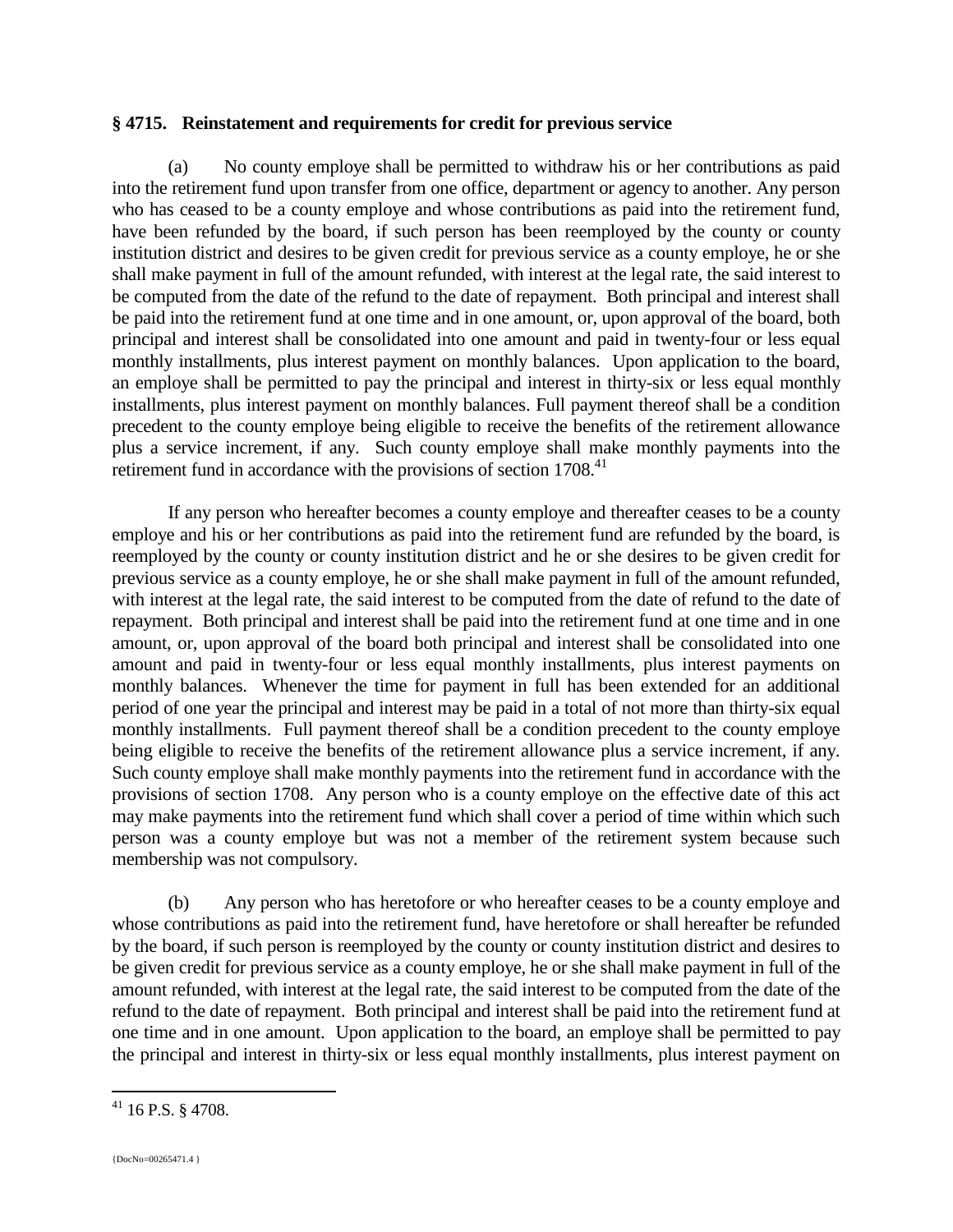monthly balances. Full payment thereof shall be a condition precedent to the county employe being eligible to receive the benefits of the retirement allowance plus a service increment, if any. Such county employe shall make monthly payments into the retirement fund in accordance with the provisions of section 1708. No person reemployed as a county employe in accordance with the provisions of this subsection shall be eligible to receive a retirement allowance by reason of total and permanent physical disability, in accordance with the provisions of section  $1711$ ,<sup>42</sup> unless he or she shall be in employ for a period of not less than twenty years, which said period of employment shall include credit given for previous service, as herein provided. No person who is ineligible to become a member of the retirement system shall be eligible to receive credit for previous service as a county employe, as hereinbefore provided.

(c) Any county employe who desires to be given credit for previous service in the employ of the county as an elected or appointed employe or official, where such service subsequent to the first day of January, one thousand nine hundred forty, was rendered to the county at a time when such employe or official was not a member of the county employes' retirement system, including a period of probation served immediately after initial hiring, shall make application to the board, and upon approval thereof shall pay into the retirement fund a sum equal to twice the payment which such employe would have made had such person been a member thereof and had the payments been made in accordance with the provision of this article. In addition thereto, interest at the legal rate shall be paid from the date when the said monthly payment would have been made. Both principal and interest shall be paid into the retirement fund at one time and in one amount, or, upon approval of the board, both principal and interest shall be consolidated into one amount and paid in twenty-four or less equal monthly installments, plus interest payment on monthly balances. Full payment thereof shall be a condition precedent to the county employe being eligible to receive the benefits of the retirement allowances. Such county employe shall make monthly payments into the retirement fund in accordance with the provisions of section 1708.

(d) Any person employed by any county correctional institution at the date such person became eligible for membership in the county employes' retirement system, who desires to be given credit for previous service in the employ of such institution when such employe was not eligible for membership, shall make application to the board, and upon approval thereof shall pay into the retirement fund a sum equal to twice the payment which such employe would have made had such person been a member thereof and had the payments been made in accordance with the provisions of this article. In addition thereto, interest at the legal rate shall be paid from the date when the said monthly payment would have been made. Both principal and interest shall be paid into the retirement fund at one time and in one amount, or upon approval of the board, both principal and interest shall be consolidated into one amount and paid in twenty-four or less equal monthly installments, plus interest payment on monthly balances. Full payment thereof shall be a condition precedent to the county employe being eligible to receive the benefits of the retirement allowances. Such county employe shall make monthly payment into the retirement fund in accordance with the provisions of section 1708.

## **§ 4716. Contribution or retirement allowance not subject to levy, attachment or assignment;**

 $42$  16 P.S. § 4711.